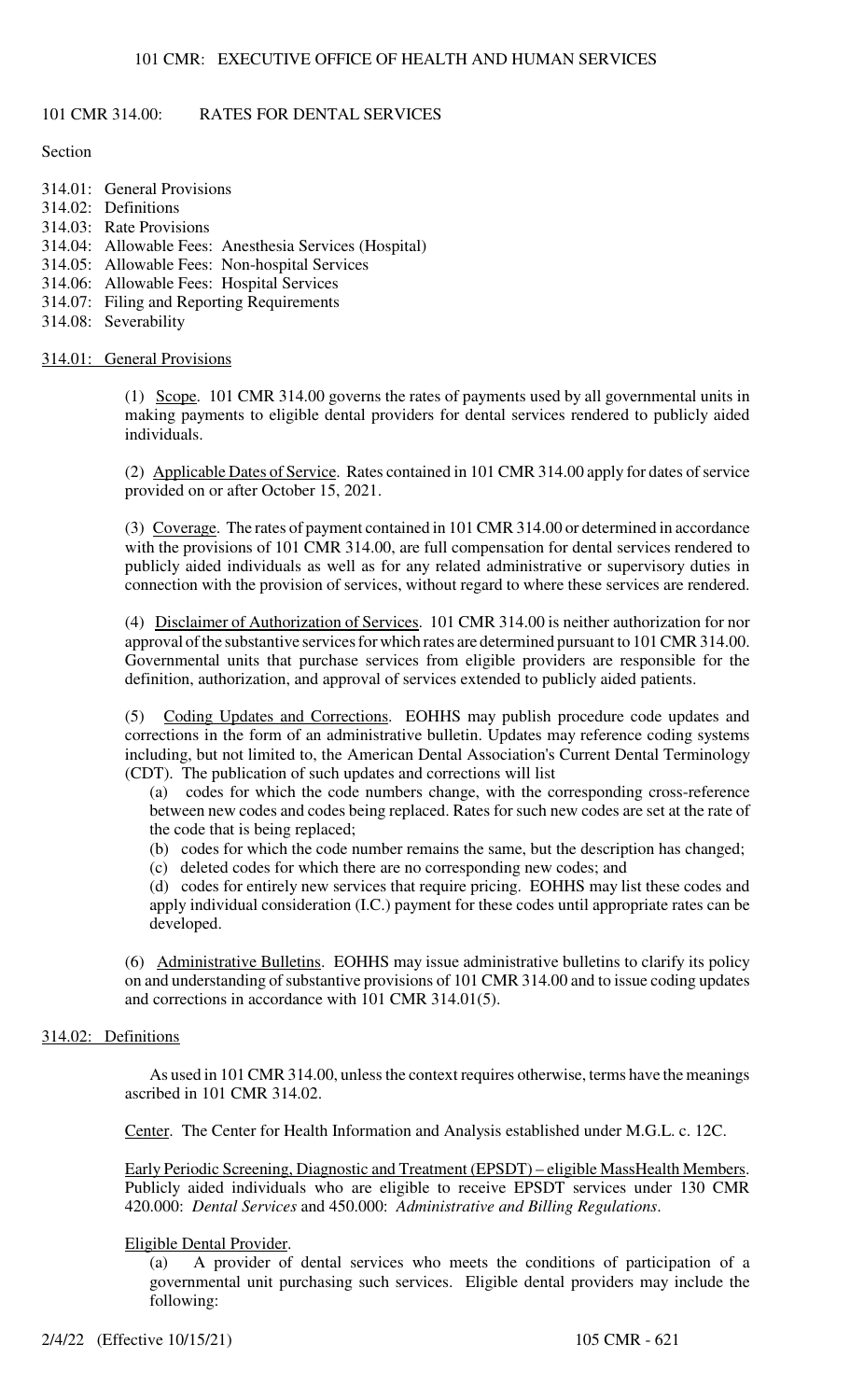1. dentists registered by the Massachusetts Board of Registration in Dentistry in accordance with the provisions of M.G.L. c. 112;

2. authorized governmental, nonprofit, or charitably incorporated dental clinics not involved with teaching dental students;

3. authorized dental clinics that wholly or partially derive support from Title V funds under the Social Security Act;

4. teaching dental clinics operated by dental education institutions; and

5. public health dental hygienists who are certified by the Massachusetts Board of Registration in Dentistry and who provide services in public health settings that include schools, long-term nursing facilities, medical facilities, and shelters.

(b) MassHealth providers of dental services must satisfy the provider eligibility requirements set forth in 130 CMR 420.000: *Dental Services* and 450.000: *Administrative and Billing Regulations*.

EOHHS. The Executive Office of Health and Human Services established under M.G.L. c. 6A.

Governmental Unit. The Commonwealth, any board, commission, department, division, or agency of the Commonwealth and any political subdivision of the Commonwealth.

Publicly Aided Individual. A person who receives medical or dental care and services for which a governmental unit is liable, in whole or in part, under a statutory program of public assistance.

#### 314.03: Rate Provisions

(1) Rate Determination. Subject to 101 CMR 314.03(2) and (3), rates of payment for authorized dental services to which 101 CMR 314.00 applies will be the lower of

(a) the eligible dentist provider's usual and customary fee to patients other than publicly aided individuals; or

(b) the allowable fee listed in 101 CMR 314.04, 314.05, or 314.06, as applicable.

(2) Rates Determination for EPSDT-eligible MassHealth Members. Rates of payment for authorized dental services to which 101 CMR 314.05 applies provided by eligible dental providers to EPSDT-eligible MassHealth members will be the allowable fee (EPSDT-eligible members) listed in 101 CMR 314.05.

(3) Individual Consideration (I.C.).

(a) Unlisted procedures and dental procedures designated I.C. are individually considered items. Determination of appropriate payment for procedures designated I.C. will be in accordance with the following standards and criteria:

- 1. time required to perform the procedure;
- 2. degree of skill required in the procedure performed;
- 3. severity and/or complexity of the patient's dental disease or condition; and
- 4. policies, procedures and practices of other third-party purchasers of dental services, both governmental and private.

(b) If an eligible provider believe that any such procedure merits a higher fee than recommended, the provider may submit the prescribed claim form with supporting documentation. Such claims will be individually processed.

(4) Reimbursement as Full Payment. Each eligible dental provider must, as a condition of acceptance of payment made by any purchasing governmental units for services rendered, accept the approved program rates as full payment and discharge of all obligations for the services rendered. Payment from any other source will be used to offset the amount of the purchasing governmental unit's obligation for services rendered to the publicly aided individual.

(5) Payment Limitations. No purchasing governmental unit may pay less than or more than the approved program rate.

(6) Prior Authorization. A number of procedures require authorization from the appropriate purchasing agency before providing the service and before payment will be made. Eligible dental providers should refer to the appropriate purchasing agency manual before providing services.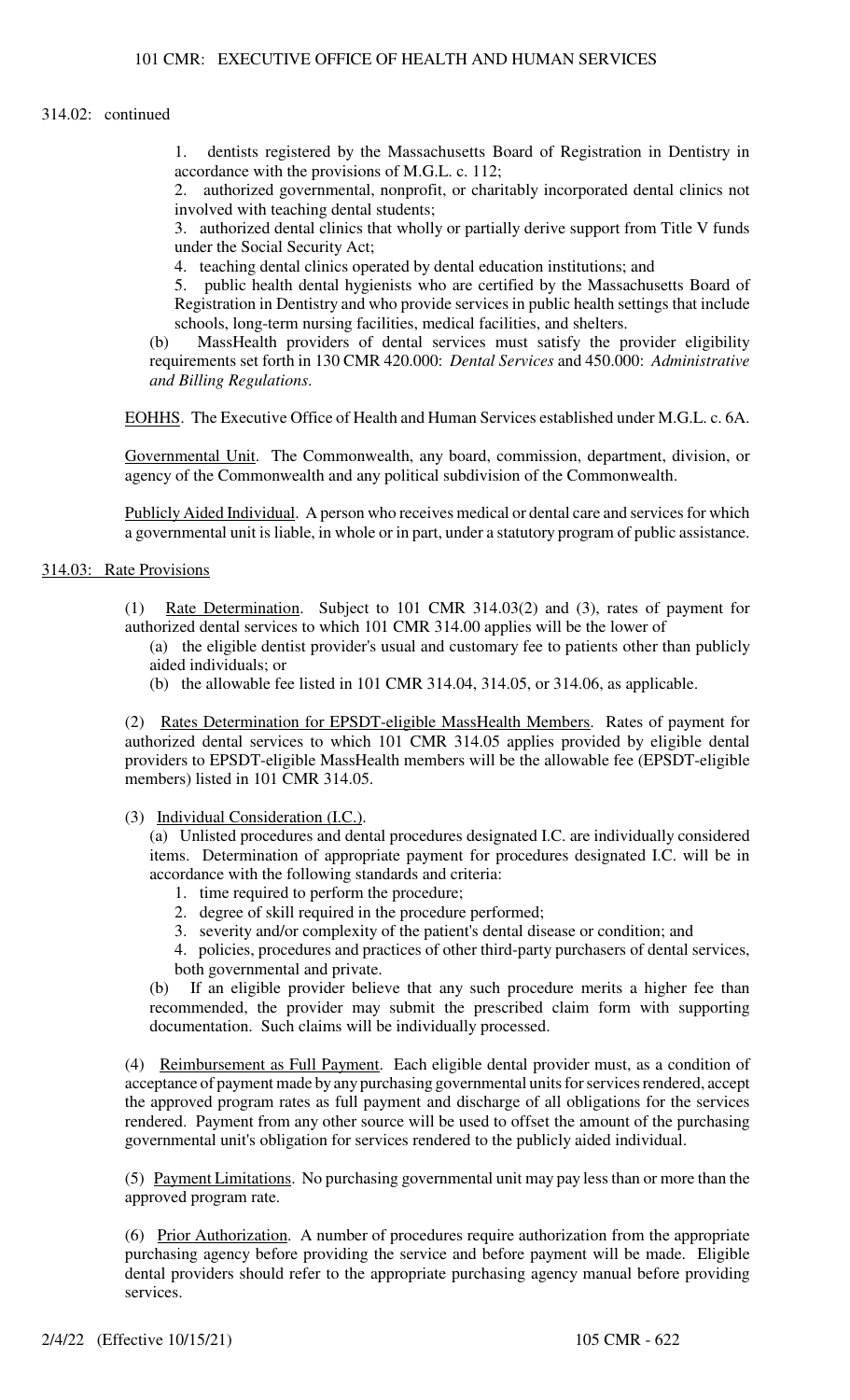## 314.04: Allowable Fees: Anesthesia Services (Hospital)

Reimbursement for anesthesia services is set forth in 101 CMR 316.00: *Rates for Surgery and Anesthesia Services*.

## 314.05: Allowable Fees: Non-hospital Services

| Code  | <b>Allowed</b><br>Fee | <b>Allowed Fee</b><br>(EPSDT-eligible<br>members) | <b>Description</b>                                                                                                       |
|-------|-----------------------|---------------------------------------------------|--------------------------------------------------------------------------------------------------------------------------|
|       |                       |                                                   | I. Diagnostic                                                                                                            |
| D0120 | \$21                  | \$31                                              | Periodic oral evaluation - established patient                                                                           |
| D0140 | \$42                  | \$49                                              | Limited oral evaluation - problem focused                                                                                |
| D0145 | I.C.                  | I.C.                                              | Oral evaluation for a patient under three years of age and<br>counseling with primary caregiver                          |
| D0150 | \$40                  | \$62                                              | Comprehensive oral evaluation - new or established patient                                                               |
| D0160 | \$64                  | \$77                                              | Detailed and extensive oral evaluation - problem focused,<br>by report                                                   |
| D0170 | \$39                  | \$45                                              | Re-evaluation - limited, problem focused (established<br>patient; not postoperative visit)                               |
| D0171 | I.C.                  | I.C.                                              | Re-evaluation - post-operative office visit                                                                              |
| D0180 | I.C.                  | I.C.                                              | Comprehensive periodontal evaluation - new or established<br>patient                                                     |
| D0190 | I.C.                  | I.C.                                              | Screening of patient                                                                                                     |
| D0191 | I.C.                  | I.C.                                              | Assessment of patient                                                                                                    |
| D0210 | \$74                  | \$94                                              | Intraoral - complete series (including bitewings)                                                                        |
| D0220 | \$15                  | \$21                                              | Intraoral - periapical, first film                                                                                       |
| D0230 | \$13                  | \$17                                              | Intraoral - periapical, each additional film                                                                             |
| D0240 | \$21                  | \$26                                              | Intraoral - occlusal film                                                                                                |
| D0250 | \$23                  | \$28                                              | Extra oral 2D projection radiographic image created using<br>a stationary radiation source, and detector                 |
| D0251 | I.C.                  | I.C.                                              | Extra-oral posterior dental radiographic image                                                                           |
| D0270 | \$14                  | \$17                                              | Bitewing - single film                                                                                                   |
| D0272 | \$24                  | \$32                                              | Bitewings - two films                                                                                                    |
| D0273 | I.C.                  | I.C.                                              | Bitewings - three films                                                                                                  |
| D0274 | \$35                  | \$46                                              | Bitewings - four films                                                                                                   |
| D0277 | \$47                  | \$55                                              | Vertical bitewings - seven to eight films                                                                                |
| D0310 | \$45                  | \$48                                              | Sialography                                                                                                              |
| D0320 | \$230                 | \$321                                             | Temporomandibular joint arthrogram, including injection                                                                  |
| D0321 | \$96                  | \$114                                             | Other temporomandibular joint films, by report                                                                           |
| D0322 | I.C.                  | I.C.                                              | Tomographic survey                                                                                                       |
| D0330 | \$67                  | \$94                                              | Panoramic film                                                                                                           |
| D0340 | \$74                  | \$85                                              | cephalometric<br>radiographic<br>acquisition,<br>2D<br>image<br>measurement and analysis                                 |
| D0350 | \$39                  | \$47                                              | Oral/facial photographic images                                                                                          |
| D0351 | I.C.                  | I.C.                                              | 3D photographic image                                                                                                    |
| D0364 | I.C.                  | I.C.                                              | Cone beam CT capture and interpretation with limited field<br>of view - less than one whole jaw                          |
| D0365 | I.C.                  | I.C.                                              | Cone beam CT capture and interpretation with field of view<br>of one full dental arch - mandible                         |
| D0366 | I.C.                  | I.C.                                              | Cone beam CT capture and interpretation with field of view<br>of one full dental arch - maxilla, with or without cranium |
| D0367 | I.C.                  | I.C.                                              | Cone beam CT capture and interpretation with field of view<br>of both jaws, with or without cranium                      |
| D0368 | I.C.                  | I.C.                                              | Cone beam CT capture and interpretation for TMJ series<br>including two or more exposures                                |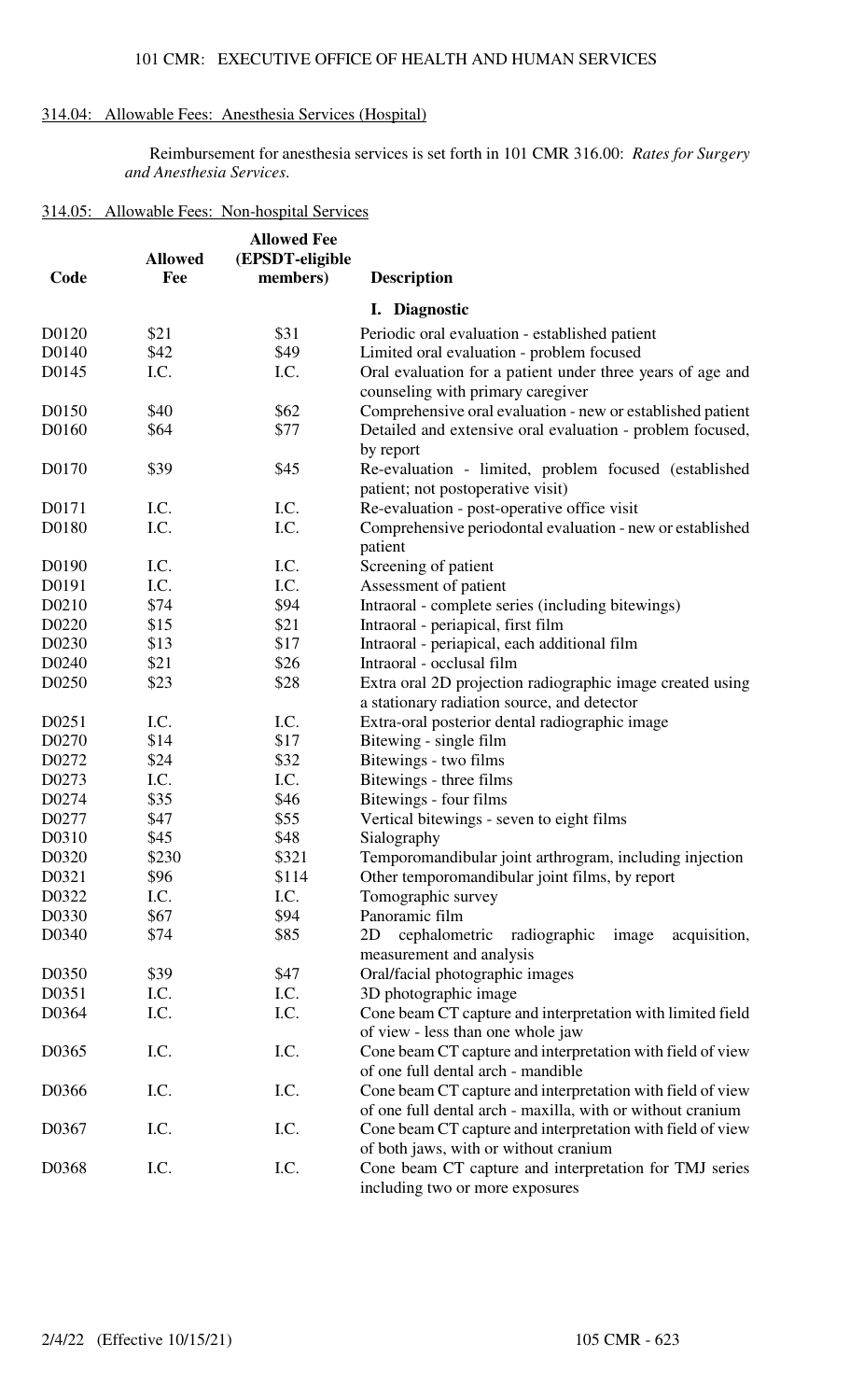|       |                | <b>Allowed Fee</b> |                                                                                                                                                                                |
|-------|----------------|--------------------|--------------------------------------------------------------------------------------------------------------------------------------------------------------------------------|
|       | <b>Allowed</b> | (EPSDT-eligible    |                                                                                                                                                                                |
| Code  | Fee            | members)           | <b>Description</b>                                                                                                                                                             |
|       |                |                    |                                                                                                                                                                                |
|       |                |                    | <b>I.</b> Diagnostic (continued)                                                                                                                                               |
| D0369 | I.C.           | I.C.               | Maxillofacial MRI capture and interpretation                                                                                                                                   |
| D0370 | I.C.           | I.C.               | Maxillofacial ultrasound capture and interpretation                                                                                                                            |
| D0371 | I.C.           | I.C.               | Sialoendoscopy capture and interpretation                                                                                                                                      |
| D0380 | I.C.           | I.C.               | Cone beam CT image capture with limited field of view -                                                                                                                        |
|       |                |                    | less than one whole jaw                                                                                                                                                        |
| D0381 | I.C.           | I.C.               | Cone beam CT image capture with field of view of one full<br>dental arch - mandible                                                                                            |
| D0382 | I.C.           | I.C.               | Cone beam CT image capture with field of view of one full<br>dental arch - maxilla, with or without cranium                                                                    |
| D0383 | I.C.           | I.C.               | Cone beam CT image capture with field of view of both                                                                                                                          |
| D0384 | I.C.           | I.C.               | jaws, with or without cranium<br>Cone beam CT image capture for TMJ series including two                                                                                       |
|       |                |                    | or more exposures                                                                                                                                                              |
| D0385 | I.C.           | I.C.               | Maxillofacial MRI image capture                                                                                                                                                |
| D0386 | I.C.           | I.C.               | Maxillofacial ultrasound image capture                                                                                                                                         |
| D0391 | I.C.           | I.C.               | Interpretation of diagnostic image by a practitioner not                                                                                                                       |
|       |                |                    | associated with capture of the image, including report                                                                                                                         |
| D0393 | I.C.           | I.C.               | Treatment simulation using 3D image volume                                                                                                                                     |
| D0394 | I.C.           | I.C.               | Digital subtraction of two or more images or image<br>volumes of the same modality                                                                                             |
| D0395 | I.C.           | I.C.               | Fusion of two or more 3D image volumes of one or more                                                                                                                          |
|       |                |                    | modalities                                                                                                                                                                     |
| D0411 | I.C.           | I.C.               | HbA1c in-office of service testing                                                                                                                                             |
| D0412 | I.C.           | I.C.               | Blood glucose level test- in-office using a glucose meter                                                                                                                      |
| D0414 | I.C.           | I.C.               | Laboratory processing of microbial specimen to include                                                                                                                         |
|       |                |                    | and<br>sensitivity<br>culture<br>studies, preparation<br>and<br>transmission of written report                                                                                 |
| D0415 | I.C.           | I.C.               | Collection of microorganisms for culture and sensitivity                                                                                                                       |
| D0416 | I.C.           | I.C.               | Viral culture                                                                                                                                                                  |
|       |                |                    |                                                                                                                                                                                |
| D0417 | I.C.           | I.C.               | Collection and preparation of saliva sample for laboratory<br>diagnostic testing                                                                                               |
| D0418 | I.C.           | I.C.               | Analysis of saliva sample                                                                                                                                                      |
| D0419 | I.C.           | I.C.               | Assessment of salivary flow by measurement                                                                                                                                     |
| D0422 | I.C.           | I.C.               | Collection and preparation of genetic sample material for                                                                                                                      |
| D0423 | I.C.           | I.C.               | laboratory analysis and report<br>Genetic test for susceptibility to diseases – specimen                                                                                       |
|       |                |                    | analysis                                                                                                                                                                       |
| D0425 | I.C.           | I.C.               | Caries susceptibility tests                                                                                                                                                    |
| D0431 | I.C.           | I.C.               | Adjunctive pre-diagnostic test that aids In detection of<br>mucosal abnormalities including premalignant and<br>malignant lesions, not to include cytology or biopsy           |
|       |                |                    | procedures                                                                                                                                                                     |
| D0460 | \$31           | \$37               | Pulp vitality tests                                                                                                                                                            |
| D0470 | \$62           | \$72               | Diagnostic casts                                                                                                                                                               |
| D0472 | \$72           | \$87               | Accession of tissue, gross examination, preparation, and                                                                                                                       |
|       |                |                    | transmission of written report                                                                                                                                                 |
| D0473 | I.C.           | I.C.               | Accession of tissue, gross and microscopic examination,<br>preparation and transmission of written report                                                                      |
| D0474 | I.C.           | I.C.               |                                                                                                                                                                                |
|       |                |                    | Accession of tissue, gross and microscopic examination,<br>including assessment of surgical margins for presence of<br>disease, preparation and transmission of written report |
| D0475 | I.C.           | I.C.               | Decalcification procedure                                                                                                                                                      |
| D0476 | I.C.           | I.C.               | Special stains for microorganisms                                                                                                                                              |
| D0477 | I.C.           | I.C.               | Special stains, not for microorganisms                                                                                                                                         |
|       |                |                    |                                                                                                                                                                                |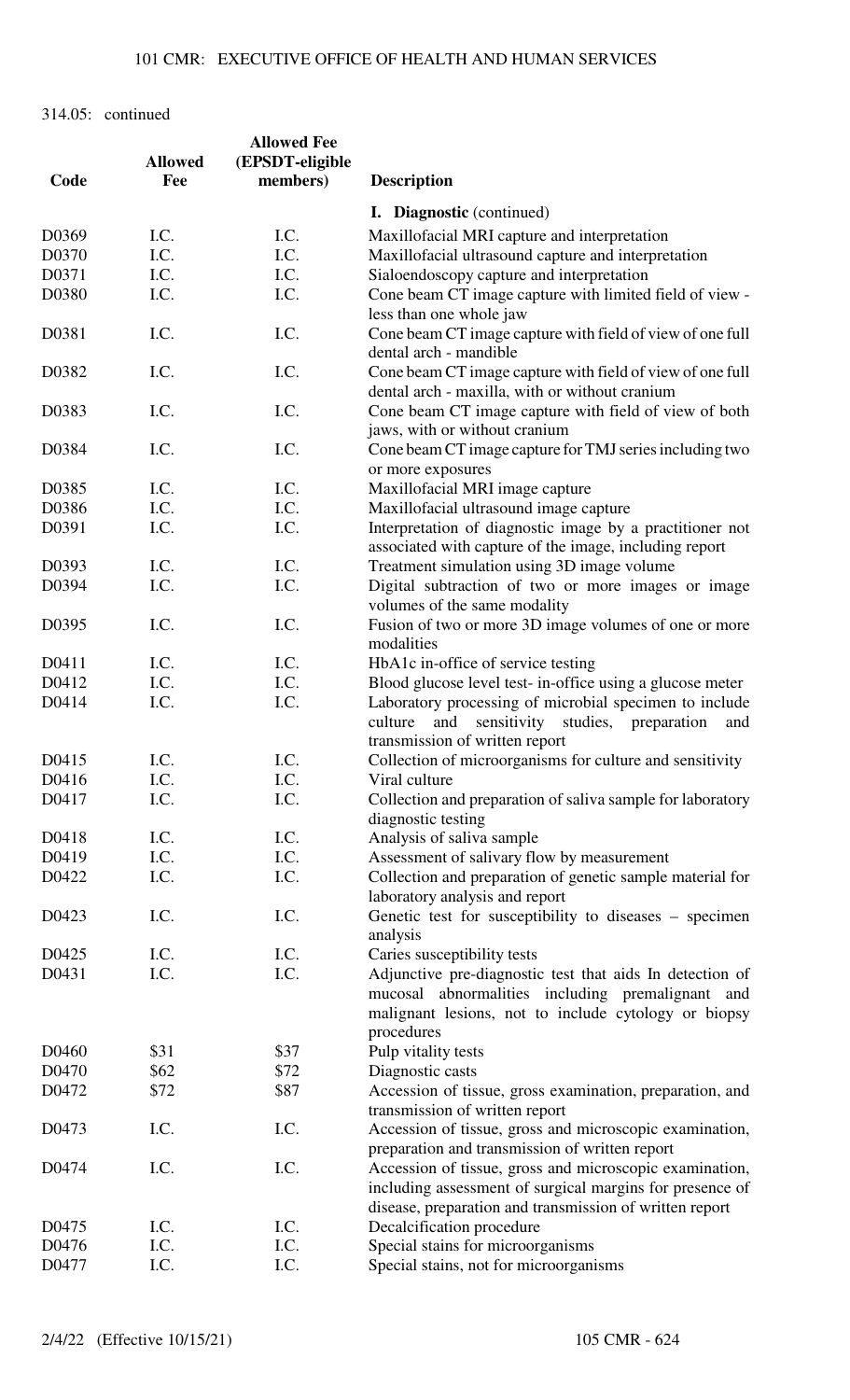|                   |                | <b>Allowed Fee</b> |                                                                                                                |
|-------------------|----------------|--------------------|----------------------------------------------------------------------------------------------------------------|
|                   | <b>Allowed</b> | (EPSDT-eligible    |                                                                                                                |
| Code              | Fee            | members)           | <b>Description</b>                                                                                             |
|                   |                |                    | <b>I.</b> Diagnostic (continued)                                                                               |
|                   |                |                    |                                                                                                                |
| D0478             | I.C.           | I.C.               | Immunohistochemical stains                                                                                     |
| D0479             | I.C.           | I.C.               | Tissue in-situ hybridization, including interpretation                                                         |
| D0480             | \$54           | \$65               | Accession of exfoliative cytologic smears, microscopic                                                         |
|                   |                |                    | examination, preparation and transmission of written<br>report                                                 |
| D0481             | I.C.           | I.C.               | Electron microscopy - diagnostic                                                                               |
| D0482             | I.C.           | I.C.               | Direct immunofluorescence                                                                                      |
| D0483             | I.C.           | I.C.               | Indirect immunofluorescence                                                                                    |
| D0484             | I.C.           | I.C.               |                                                                                                                |
|                   |                |                    | Consultation on slides prepared elsewhere                                                                      |
| D0485             | I.C.           | I.C.               | Consultation, including preparation of slides from biopsy<br>material supplied by referring source             |
| D0486             | I.C.           | I.C.               | Accession of brush biopsy sample, microscopic                                                                  |
|                   |                |                    | examination, preparation and transmission of written                                                           |
|                   |                |                    | report                                                                                                         |
| D0502             | I.C.           | I.C.               | Other oral pathology procedures, by report                                                                     |
| D0600             | I.C.           | I.C.               | Non-ionizing diagnostic procedure capable of quantifying,                                                      |
|                   |                |                    | monitoring, and recording changes in structure of enamel,                                                      |
|                   |                |                    | dentin, and cementum                                                                                           |
| D0601             | I.C.           | I.C.               | caries risk assessment and documentation, with a finding<br>of low risk                                        |
| D <sub>0602</sub> | I.C.           | I.C.               | caries risk assessment and documentation, with a finding                                                       |
|                   |                |                    | of moderate risk                                                                                               |
| D0603             | I.C.           | I.C.               | caries risk assessment and documentation, with a finding<br>of high risk                                       |
| D0604             | I.C.           | I.C.               | Antigen testing for a public health related pathogen                                                           |
| D0605             | I.C.           | I.C.               | Antibody testing for a public health related pathogen                                                          |
| D0701             | I.C.           | I.C.               | Panoramic radiographic image- image capture only                                                               |
| D0702             |                | I.C.               |                                                                                                                |
|                   | I.C.           |                    | 2-D Cephalometric radiographic image-image capture only                                                        |
| D0703             | I.C.           | I.C.               | 2-D oral/facial photographic image obtained intra-orally or<br>extra-orally image capture only                 |
| D0704             | I.C.           | I.C.               | 3-D photographic image- image capture only                                                                     |
| D0705             | I.C.           | I.C.               | Extra-oral posterior dental radiographic image- image<br>capture only                                          |
| D0706             | I.C.           | I.C.               | Intraoral-occlusal radiographic image-image capture only                                                       |
| D0707             | I.C.           | I.C.               | Intraoral- periapical radiographic image- image capture                                                        |
| D0708             | I.C.           | I.C.               | Intraoral – bitewing radiographic image – image capture only                                                   |
|                   |                |                    |                                                                                                                |
| D0709             | I.C.           | I.C.               | Intraoral-complete series of radiographic images-image<br>capture only                                         |
| D0999             | I.C.           | I.C.               | Unspecified diagnostic procedure, by report                                                                    |
|                   |                |                    | <b>II.</b> Preventive                                                                                          |
| D1110             | \$53           | \$75               | Prophylaxis – adult                                                                                            |
| D1120             | \$39           | \$55               | Prophylaxis – child                                                                                            |
| D1206             | \$26           | \$28               | Topical fluoride varnish; therapeutic application for                                                          |
|                   |                |                    | moderate to high caries risk patients                                                                          |
| D1208             | \$29           | \$31               | Topical application of fluoride                                                                                |
| D1310             | I.C.           | I.C.               | Nutritional counseling for the control of dental disease                                                       |
| D <sub>1320</sub> | I.C.           | I.C.               | Tobacco counseling for the control and prevention of oral<br>disease                                           |
| D <sub>1321</sub> | I.C.           | I.C.               | Counseling for the control $&$ prevention of adverse health<br>effects associated with high-risk substance use |
| D1330             | \$15           | \$21               | Oral hygiene instruction                                                                                       |
| D1351             | \$30           | \$44               | Sealant $-$ per tooth                                                                                          |
|                   |                |                    |                                                                                                                |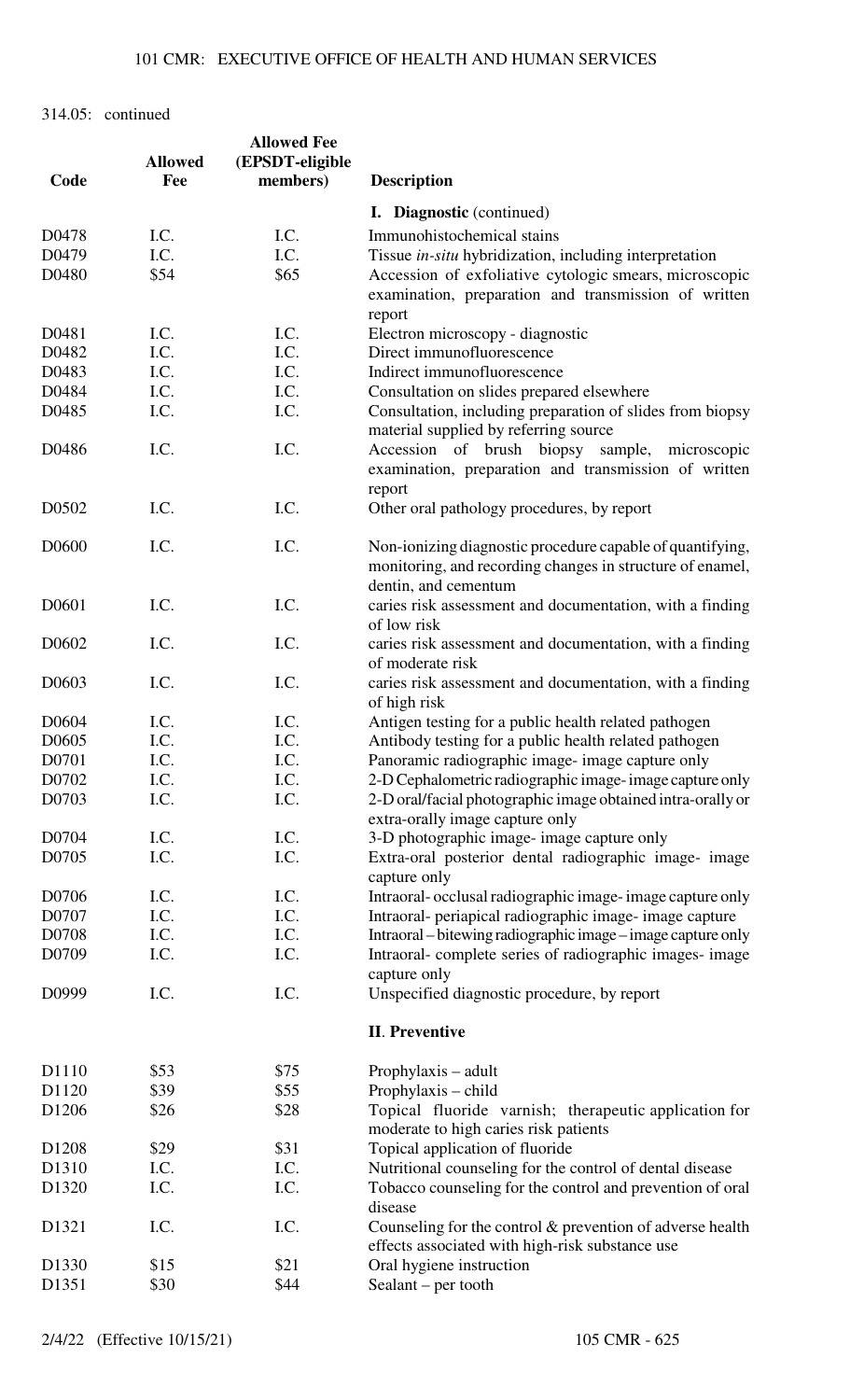|                    |                | <b>Allowed Fee</b> |                                                                              |
|--------------------|----------------|--------------------|------------------------------------------------------------------------------|
|                    | <b>Allowed</b> | (EPSDT-eligible    |                                                                              |
| Code               | Fee            | members)           | <b>Description</b>                                                           |
|                    |                |                    | <b>II.</b> Preventive (continued)                                            |
|                    |                |                    |                                                                              |
| D1352              | I.C.           | I.C.               | Preventive resin restoration in a moderate to high caries risk               |
|                    |                |                    | patient- permanent tooth                                                     |
| D1353              | I.C.           | I.C.               | Sealant repair – per tooth                                                   |
| D1354              | \$15           | \$15               | Interim caries arresting medicament application – per tooth                  |
| D1355              | I.C.           | I.C.               | Caries preventive medicament application- per tooth                          |
| D <sub>1510</sub>  | \$191          | \$229              | Space maintainer - fixed-unilateral Excludes distal shoe<br>space maintainer |
| D <sub>1516</sub>  | \$306          | \$345              | Space maintainer- fixed- bilateral, maxillary                                |
| D1517              | \$306          | \$345              | Space maintainer- fixed- bilateral, mandibular                               |
| D1520              | \$230          | \$244              | Space maintainer – removable-unilateral- per quadrant                        |
| D <sub>1526</sub>  | \$345          | \$368              | Space maintainer-removable-nilateral, maxillary                              |
|                    |                |                    |                                                                              |
| D <sub>1527</sub>  | \$345          | \$368              | Space maintainer- removable- bilateral, mandibular                           |
| D <sub>1551</sub>  | I.C.           | I.C.               | Re-cement or re-bond bilateral space maintainer-maxillary                    |
| D1552              | I.C.           | I.C.               | Re-cement or re-bond bilateral space maintainer-mandibular                   |
| D1553              | I.C.           | I.C.               | Re-cement or re-bond unilateral space maintainer- per<br>quadrant            |
| D <sub>1556</sub>  | I.C.           | I.C.               | Removal of fixed unilateral space maintainer-per quadrant                    |
| D <sub>1557</sub>  | I.C.           | I.C.               | Removal of fixed bilateral space maintainer- maxillary                       |
| D <sub>1558</sub>  | I.C.           | I.C.               | Removal of fixed bilateral space maintainer- mandibular                      |
| D <sub>1575</sub>  | I.C.           | I.C.               | Distal shoe space maintainer $-$ fixed $-$ unilateral- per                   |
|                    |                |                    | quadrant                                                                     |
| D1999              | I.C.           | I.C.               | Unspecified preventive procedure, by report                                  |
|                    |                |                    | <b>III. Restorative</b>                                                      |
|                    |                |                    |                                                                              |
| D <sub>2</sub> 140 | \$62           | \$77               | Amalgam-one surface, primary or permanent                                    |
| D2150              | \$77           | \$95               | Amalgam-two surfaces, primary or permanent                                   |
| D <sub>2160</sub>  | \$92           | \$110              | Amalgam-three surfaces, primary or permanent                                 |
| D <sub>2161</sub>  | \$116          | \$137              | Amalgam-four or more surfaces, primary or permanent                          |
| D2330              | \$72           | \$98               | Resin – one surface, anterior                                                |
| D2331              | \$92           | \$118              | Resin – two surfaces, anterior                                               |
| D2332              | \$116          | \$147              | Resin – three surfaces, anterior                                             |
| D2335              | \$146          | \$188              | Resin – four or more surfaces or involving incisal angle<br>(anterior)       |
| D <sub>2390</sub>  | \$106          | \$133              | Resin-based composite crown, anterior                                        |
| D2391              | \$55           | \$99               | Resin-based composite – one surface, posterior                               |
|                    |                |                    |                                                                              |
| D2392              | \$70           | \$123              | Resin-based composite - two surfaces, posterior                              |
| D2393              | \$83           | \$133              | Resin-based composite – three surfaces, posterior                            |
| D2394              | \$114          | \$182              | Resin-based composite – four or more surfaces, posterior                     |
| D2410              | I.C.           | I.C.               | Gold foil – one surface                                                      |
| D2420              | I.C.           | I.C.               | Gold foil - two surfaces                                                     |
| D2430              | I.C.           | I.C.               | Gold foil – three surfaces                                                   |
| D2510              | I.C.           | I.C.               | Inlay – metallic – one surface                                               |
| D2520              | I.C.           | I.C.               | Inlay – metallic – two surfaces                                              |
| D2530              | \$307          | \$367              | $Inlay - metallic - three or more surfaces$                                  |
| D <sub>2542</sub>  | \$499          | \$596              | Onlay – metallic – two surfaces                                              |
| D2543              | \$690          | \$788              | Onlay – metallic – three surfaces                                            |
| D2544              | \$715          | \$800              | Onlay – metallic – four or more surfaces                                     |
| D <sub>2610</sub>  | I.C.           | I.C.               | $Inlay - porcelain/ceramic - one surface$                                    |
| D <sub>2620</sub>  | \$422          | \$504              | Inlay – porcelain/ceramic – two surfaces                                     |
| D <sub>2630</sub>  | \$640          | \$744              | Inlay - porcelain/ceramic - three or more surfaces                           |
| D <sub>2642</sub>  | \$675          | \$722              | Onlay – porcelain/ceramic – two surfaces                                     |
| D2643              | \$651          | \$768              | Onlay – porcelain/ceramic – three surfaces                                   |
| D2644              | \$660          | \$788              | Onlay - porcelain/ceramic - four or more surfaces                            |
| D <sub>2650</sub>  | I.C.           | I.C.               | Inlay – resin-based composite – one surface                                  |
| D2651              | I.C.           | I.C.               | Inlay – resin-based composite – two surfaces                                 |
|                    |                |                    |                                                                              |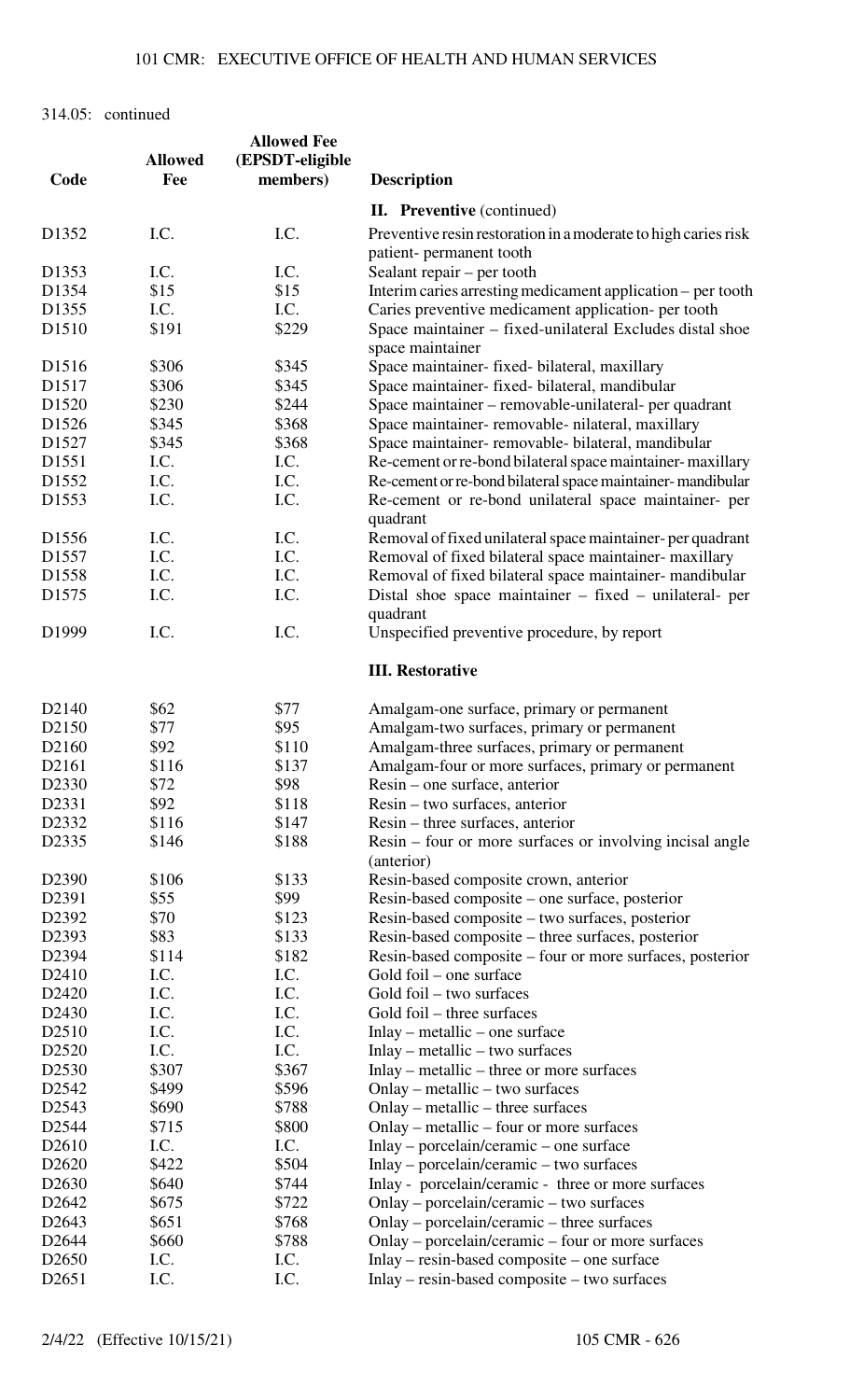|                   |                | <b>Allowed Fee</b> |                                                               |
|-------------------|----------------|--------------------|---------------------------------------------------------------|
|                   | <b>Allowed</b> | (EPSDT-eligible    |                                                               |
| Code              | Fee            | members)           | <b>Description</b>                                            |
|                   |                |                    | <b>III. Restorative</b> (continued)                           |
| D <sub>2652</sub> | I.C.           | I.C.               | Inlay – resin-based composite – three or more surfaces        |
| D <sub>2662</sub> | \$613          | \$656              | Onlay – resin-based composite – two surfaces                  |
| D <sub>2663</sub> | \$612          | \$727              | Onlay – resin-based composite – three surfaces                |
| D2664             | \$612          | \$731              | Onlay – resin-based composite – four or more surfaces         |
| D2710             | \$230          | \$244              | Crown – resin-based composite (indirect)                      |
| D2712             | I.C.           | I.C.               | $Crown - 3/4$ resin-based composite (indirect)                |
| D2720             | \$633          | \$757              | Crown – resin with high noble metal                           |
| D2721             | \$460          | \$550              | Crown – resin with predominantly base metal                   |
| D2722             | \$521          | \$558              | Crown – resin with noble metal                                |
| D2740             | \$729          | \$853              | Crown – porcelain/ceramic                                     |
| D2750             | \$686          | \$800              | Crown – porcelain fused to high noble metal                   |
| D2751             | \$613          | \$727              | Crown – porcelain fused to predominantly base metal           |
| D2752             | \$633          | \$735              | Crown – porcelain fused to noble metal                        |
| D2753             | I.C.           | I.C.               | Crown-porcelain fused to titanium and titanium alloys         |
| D2780             | \$705          | \$841              | Crown $-3/4$ cast high noble metal                            |
| D2781             | I.C.           | I.C.               | Crown $-$ 3/4 cast predominately base metal                   |
| D2782             | I.C.           | I.C.               | Crown $-$ 3/4 cast noble metal                                |
| D2783             | \$682          | \$812              | $Crown - \frac{3}{4} porcelain/ceramic$                       |
| D <sub>2790</sub> | \$690          | \$808              | Crown – full cast high noble metal                            |
| D2791             | \$538          | \$641              | Crown – full cast predominantly base metal                    |
| D2792             | \$651          | \$748              | Crown – full cast noble metal                                 |
| D2794             | I.C.           | I.C.               | Crown – titanium and titanium alloys                          |
| D2799             | \$191          | \$228              | Provisional crown- further treatment or completion of         |
|                   |                |                    | diagnosis necessary prior to final impression                 |
| D <sub>2910</sub> | \$57           | \$69               | Recement inlay, onlay or partial coverage restoration         |
| D2915             | I.C.           | I.C.               | Recement cast or prefabricated post and core                  |
| D <sub>2920</sub> | \$57           | \$68               | Recement crown                                                |
| D2921             | I.C.           | I.C.               | Reattachment of tooth fragment, incisal edge or cusp          |
| D2928             | I.C.           | I.C.               | Prefabricated porcelain/ceramic crown- permanent tooth        |
| D2929             | I.C.           | I.C.               | Prefabricated porcelain/ceramic crown – primary tooth         |
| D2930             | \$153          | \$205              | Prefabricated stainless steel crown – primary tooth           |
| D2931             | \$171          | \$199              | Prefabricated stainless steel crown – permanent tooth         |
| D2932             | \$211          | \$224              | Prefabricated resin crown                                     |
| D2933             | \$153          | \$184              | Prefabricated stainless steel crown with resin window         |
| D2934             | \$153          | \$184              | Prefabricated esthetic coated stainless steel crown – primary |
|                   |                |                    | tooth                                                         |
| D2940             | \$61           | \$72               | Sedative filling                                              |
| D2941             | I.C.           | I.C.               | Interim therapeutic restoration- primary dentition            |
| D2949             | I.C.           | I.C.               | Restorative foundation for an indirect restoration            |
| D <sub>2950</sub> | \$164          | \$197              | Core buildup, including any pins                              |
| D2951             | \$27           | \$31               | $Pin$ retention – per tooth, in addition to restoration       |
| D2952             | \$233          | \$276              | Post and core in addition to crown, indirectly fabricated     |
| D2953             | I.C.           | I.C.               | Each additional indirectly fabricated post - same tooth       |
| D <sub>2954</sub> | \$191          | \$229              | Prefabricated post and core in addition to crown              |
| D2955             | I.C.           | I.C.               | Post removal (not in conjunction with endodontic therapy)     |
| D <sub>2957</sub> | I.C.           | I.C.               | Each additional prefabricated post – same tooth               |
| D2960             | \$307          | \$420              | Labial veneer (resin laminate) – chair side                   |
| D2961             | \$422          | \$504              | Labial veneer (resin laminate) – laboratory                   |
| D2962             | \$574          | \$688              | Labial veneer (porcelain laminate) – laboratory               |
| D2971             | I.C.           | I.C.               | Additional procedures to construct new crown under            |
|                   |                |                    | existing partial denture framework                            |
| D <sub>2975</sub> | I.C.           | I.C.               | Coping                                                        |
| D2980             | \$115          | \$137              | Crown repair, by report                                       |
| D2981             | I.C.           | I.C.               | Inlay repair necessitated by restorative material failure     |
|                   |                |                    |                                                               |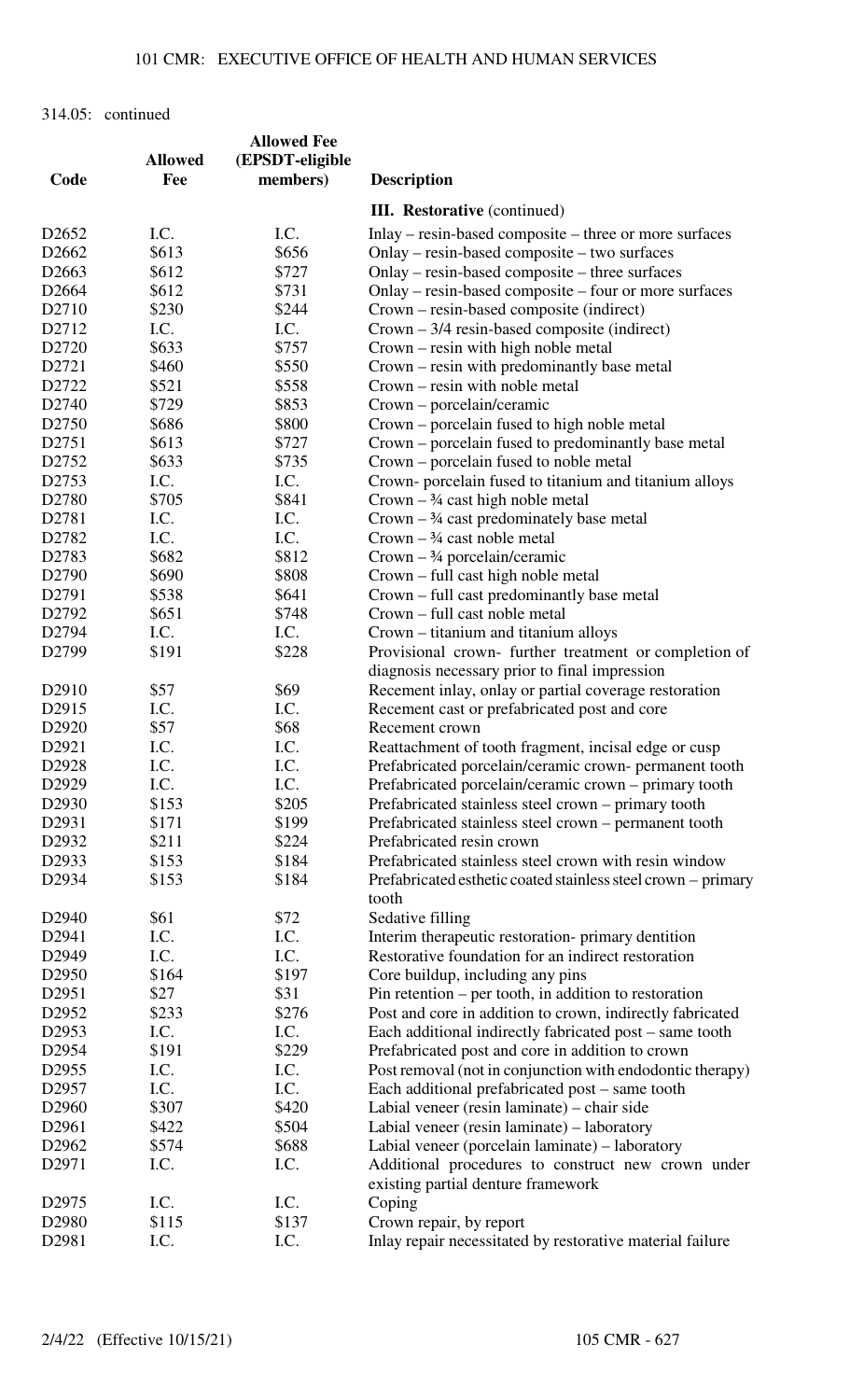| Code  | <b>Allowed</b><br>Fee | <b>Allowed Fee</b><br>(EPSDT-eligible<br>members) | <b>Description</b>                                                                                                                                |
|-------|-----------------------|---------------------------------------------------|---------------------------------------------------------------------------------------------------------------------------------------------------|
|       |                       |                                                   | <b>III.</b> Restorative (continued)                                                                                                               |
| D2982 | I.C.                  | I.C.                                              | Onlay repair necessitated by restorative material failure                                                                                         |
| D2983 | I.C.                  | I.C.                                              | Veneer repair necessitated by restorative material failure                                                                                        |
| D2999 | I.C.                  | I.C.                                              | Unspecified restorative procedure, by report                                                                                                      |
|       |                       |                                                   |                                                                                                                                                   |
|       |                       |                                                   | <b>IV. Endodontics</b>                                                                                                                            |
| D3110 | \$34                  | \$40                                              | Pulp cap $-$ direct (excluding final restoration)                                                                                                 |
| D3120 | \$34                  | \$40                                              | Pulp cap – indirect (excluding final restoration)                                                                                                 |
| D3220 | \$88                  | \$106                                             | Therapeutic pulpotomy (excluding final restoration) -<br>removal of pulp coronal to the dentinocemental junction<br>and application of medicament |
| D3221 | \$115                 | \$123                                             | Pulpal debridement, primary and permanent teeth                                                                                                   |
| D3222 | I.C.                  | I.C.                                              | Partial pulpotomy for apexogenesis- permanent tooth with                                                                                          |
|       |                       |                                                   | incomplete root development                                                                                                                       |
| D3230 | I.C.                  | I.C.                                              | Pulpal therapy (resorbable filling) – anterior, primary tooth                                                                                     |
|       |                       |                                                   | (excluding final restoration)                                                                                                                     |
| D3240 | I.C.                  | I.C.                                              | Pulpal therapy (resorbable filling) – posterior, primary tooth                                                                                    |
|       |                       |                                                   | (excluding final restoration)                                                                                                                     |
| D3310 | \$480                 | \$480                                             | Anterior (excluding final restoration)                                                                                                            |
| D3320 | \$564                 | \$564                                             | Endodontic therapy, premolar tooth (excluding final                                                                                               |
|       |                       |                                                   | restoration)                                                                                                                                      |
| D3330 | \$731                 | \$731                                             | therapy, molar tooth (excluding final<br>Endodontic<br>restoration)                                                                               |
| D3331 | I.C.                  | I.C.                                              | Treatment of root canal obstruction; nonsurgical access                                                                                           |
| D3332 | \$191                 | \$205                                             | Incomplete endodontic therapy; inoperable, unrestorable<br>or fractured tooth                                                                     |
| D3333 | \$230                 | \$274                                             | Internal root repair of perforation defects                                                                                                       |
| D3346 | \$456                 | \$545                                             | Retreatment of previous root canal therapy – anterior                                                                                             |
| D3347 | \$538                 | \$641                                             | Retreatment of previous root canal therapy – premolar                                                                                             |
| D3348 | \$613                 | \$789                                             | Retreatment of previous root canal therapy – molar                                                                                                |
| D3351 | \$122                 | \$146                                             | Apexification/recalcification – initial visit (apical                                                                                             |
|       |                       |                                                   | closure/calcific repair of perforations, root resorption, etc.)                                                                                   |
| D3352 | I.C.                  | I.C.                                              | Apexification/recalcification – interim<br>medication<br>replacement (apical closure/calcific repair of perforations,<br>root resorption, etc.)   |
| D3353 | I.C.                  | I.C.                                              | Apexification/recalcification - final visit (includes                                                                                             |
|       |                       |                                                   | completed root canal therapy – apical closure/calcific<br>repair of perforations, root resorption, etc.)                                          |
| D3355 | I.C.                  | I.C.                                              | Pulpal regeneration- intial visit                                                                                                                 |
| D3356 | I.C.                  | I.C.                                              | Pulpal regeneration-interim medication replacement                                                                                                |
| D3357 | I.C.                  | I.C.                                              | Pulpal regeneration-completion of treatment                                                                                                       |
| D3410 | \$407                 | \$471                                             | Apicoectomy - anterior                                                                                                                            |
| D3421 | \$460                 | \$550                                             | Apicoectomy – premolar (first root)                                                                                                               |
| D3425 | \$598                 | \$639                                             | Apicoectomy – molar (first root)                                                                                                                  |
| D3426 | \$230                 | \$264                                             | Apicoectomy (each additional root)                                                                                                                |
| D3428 | I.C.                  | I.C.                                              | Bone graft in conjunction with periradicular surgery- per                                                                                         |
|       |                       |                                                   | tooth, single site                                                                                                                                |
| D3429 | I.C.                  | I.C.                                              | Bone graft in conjunction with periradicular surgery- each<br>additional contiguous tooth in the same surgical site                               |
| D3430 | \$77                  | \$91                                              | Retrograde filling - per root                                                                                                                     |
| D3431 | I.C.                  | I.C.                                              | Biological materials to aid in soft and osseous tissue<br>regeneration in conjunction with periradicular surgery                                  |
| D3432 | I.C.                  | I.C.                                              | Guided tissue regeneration, resorbable barrier, per site, in<br>conjunction with periradicular surgery                                            |
| D3450 | \$288                 | \$343                                             | Root amputation $-$ per root                                                                                                                      |
| D3460 | \$462                 | \$744                                             | Endodontic endosseous implant                                                                                                                     |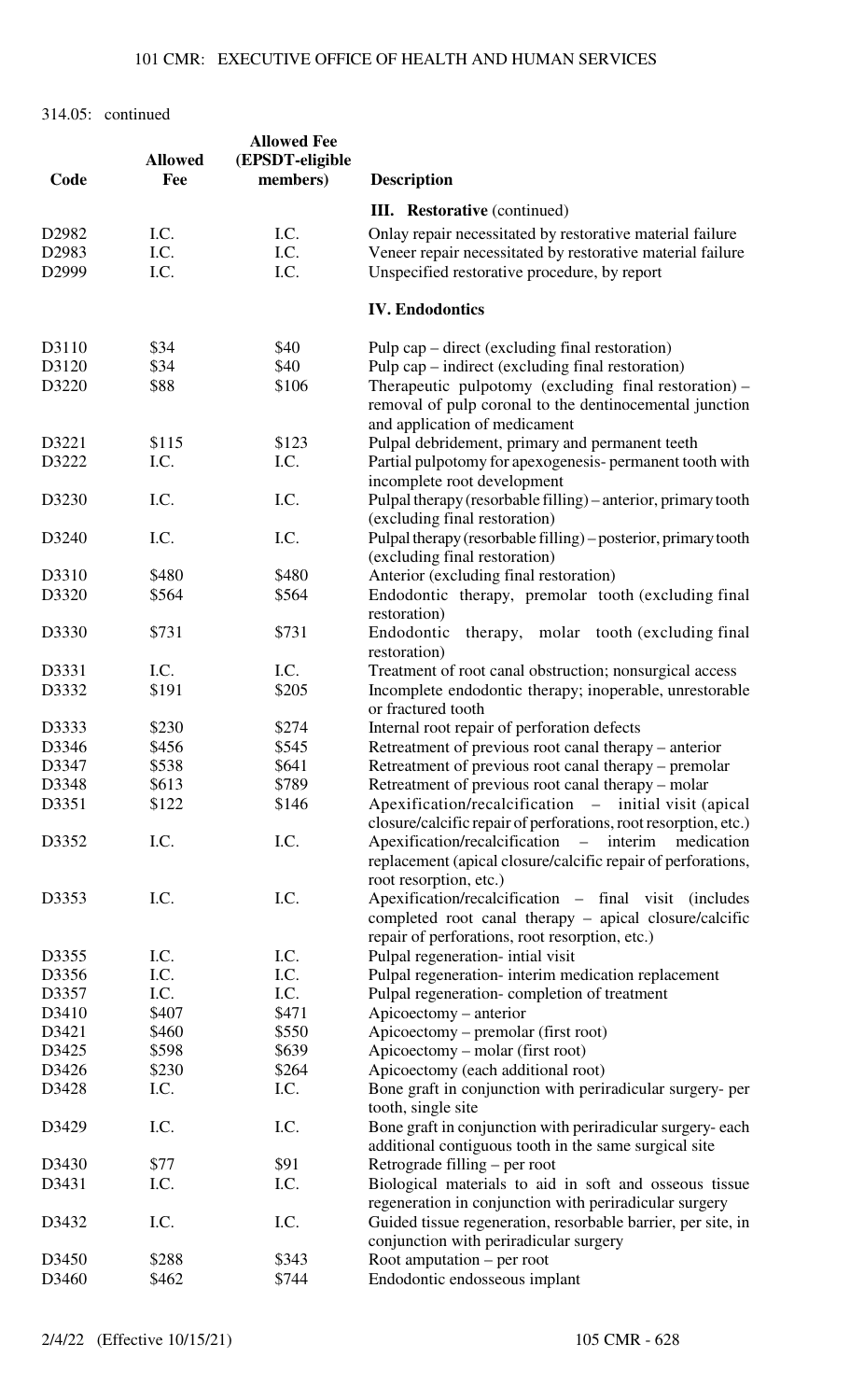| Code  | <b>Allowed</b><br>Fee | <b>Allowed Fee</b><br>(EPSDT-eligible<br>members) | <b>Description</b>                                                                                                            |
|-------|-----------------------|---------------------------------------------------|-------------------------------------------------------------------------------------------------------------------------------|
|       |                       |                                                   | <b>IV.</b> Endodontics (continued)                                                                                            |
| D3470 | I.C.                  | I.C.                                              | Intentional replantation (including necessary splinting)                                                                      |
| D3471 | I.C.                  | I.C.                                              | Surgical repair of root resorption- anterior                                                                                  |
| D3472 | I.C.                  | I.C.                                              | Surgical repair of root resorption- premolar                                                                                  |
| D3473 | I.C.                  | I.C.                                              | Surgical repair of root resorption- molar                                                                                     |
| D3501 | I.C.                  | I.C.                                              | Surgical repair of root surface without apicoectomy or repair                                                                 |
|       |                       |                                                   | or repair of root resorption- anterior                                                                                        |
| D3502 | I.C.                  | I.C.                                              | Surgical repair of root surface without apicectomy or repair<br>of root resorption- premolar                                  |
| D3503 | I.C.                  | I.C.                                              | Surgical repair of root surface without apicectomy or repair<br>of root resorption-molar                                      |
| D3910 | I.C.                  | I.C.                                              | Surgical procedure for isolation of tooth with rubber dam                                                                     |
| D3920 | \$211                 | \$243                                             | Hemisection (including any root removal), not including<br>root canal therapy                                                 |
| D3950 | \$69                  | \$111                                             | Canal preparation and fitting of preformed dowel or post                                                                      |
| D3999 | I.C.                  | I.C.                                              | Unspecified endodontic procedure, by report                                                                                   |
|       |                       |                                                   | <b>V. Periodontics</b>                                                                                                        |
| D4210 | \$307                 | \$343                                             | Gingivectomy or gingivoplasty - Four or more contiguous<br>teeth or bounded teeth spaces per quadrant                         |
| D4211 | \$111                 | \$133                                             | Gingivectomy or gingivoplasty - one to three contiguous<br>teeth or bounded teeth spaces per quadrant                         |
| D4212 | I.C.                  | I.C.                                              | Gingivectomy or gingivoplasty to allow access for<br>restorative procedure, per tooth                                         |
| D4230 | I.C.                  | I.C.                                              | Anatomical crown exposure - Four or more contiguous teeth<br>or bounded tooth spaces per quadrant                             |
| D4231 | I.C.                  | I.C.                                              | Anatomical crown exposure - one to three teeth or bounded<br>tooth spaces per quadrant                                        |
| D4240 | \$449                 | \$606                                             | Gingival flap procedure, including root planning - four or<br>more contiguous teeth or bounded teeth spaces per<br>quadrant   |
| D4241 | I.C.                  | I.C.                                              | Gingival flap procedure, including root planning - one to<br>three contiguous teeth or bounded teeth spaces per<br>quadrant   |
| D4245 | I.C.                  | I.C.                                              | Apically positioned flap                                                                                                      |
| D4249 | \$460                 | \$550                                             | Clinical crown lengthening - hard tissue                                                                                      |
| D4260 | \$795                 | \$1,101                                           | Osseous surgery (including flap entry and closure) - four                                                                     |
|       |                       |                                                   | or more contiguous teeth or bounded teeth spaces per<br>quadrant                                                              |
| D4261 | \$708                 | \$759                                             | Osseous surgery (including flap entry and closure) - one to<br>three contiguous teeth or bounded teeth spaces per<br>quadrant |
| D4263 | \$253                 | \$351                                             | Bone replacement graft – retained natural tooth - first site<br>in quadrant                                                   |
| D4264 | \$188                 | \$202                                             | Bone replacement graft – retained natural tooth - each<br>additional site in quadrant                                         |
| D4265 | I.C.                  | I.C.                                              | Biologic materials to aid in soft and osseous tissue<br>regeneration                                                          |
| D4266 | \$307                 | \$359                                             | Guided tissue regeneration - resorbable barrier, per site                                                                     |
| D4267 | \$307                 | \$328                                             | Guided tissue regeneration - nonresorbable barrier, per site<br>(includes membrane removal)                                   |
| D4268 | I.C.                  | I.C.                                              | Surgical revision procedure, per tooth                                                                                        |
| D4270 | \$604                 | \$800                                             | Pedicle soft tissue graft procedure                                                                                           |
| D4273 | \$651                 | \$779                                             | Autogenous connective tissue graft procedure (including                                                                       |
|       |                       |                                                   | donor and recipient surgical sites) first tooth, implant, or<br>edentulous tooth position in graft                            |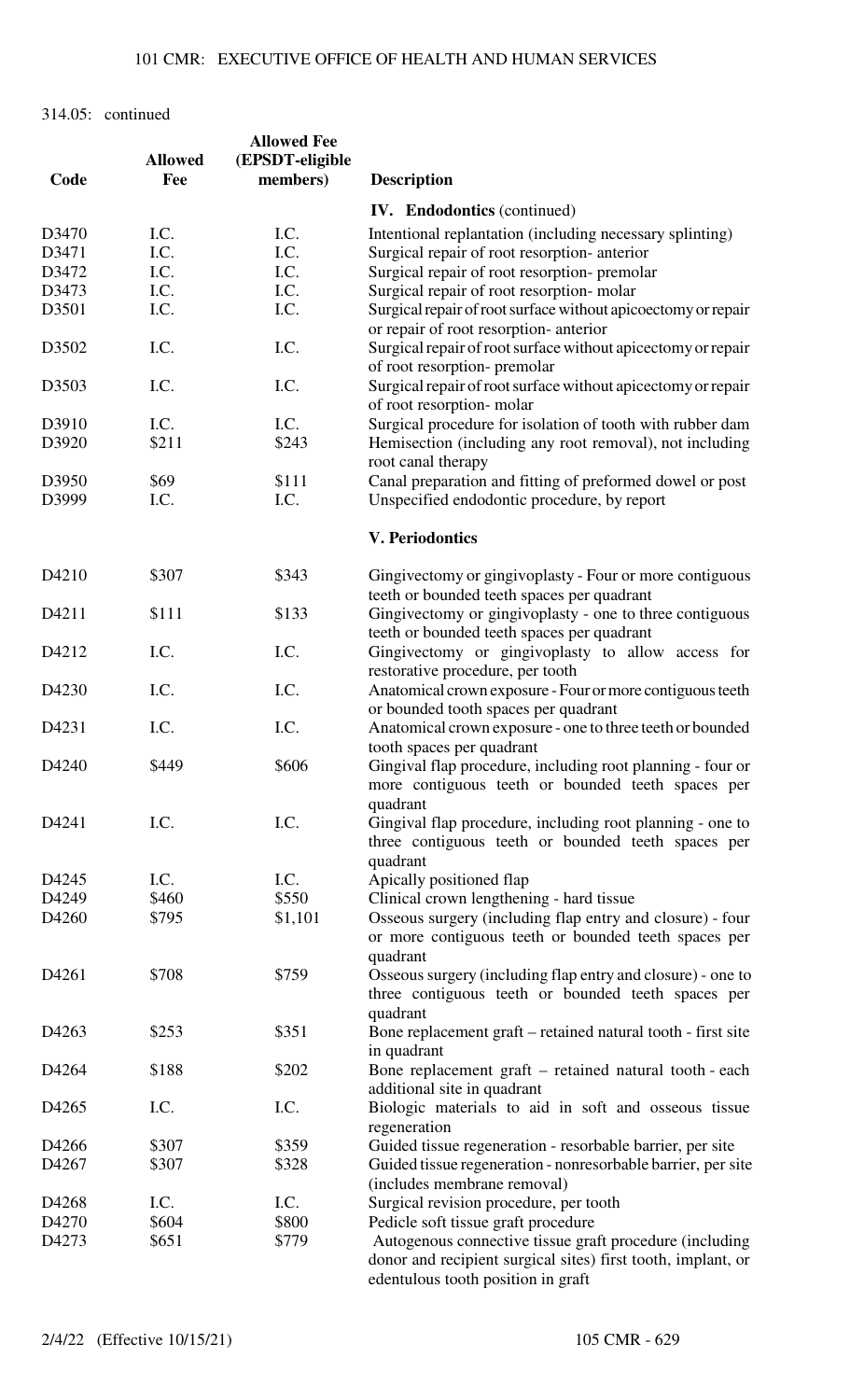| Code  | <b>Allowed</b><br>Fee | <b>Allowed Fee</b><br>(EPSDT-eligible<br>members) | <b>Description</b>                                                                                                                                                               |
|-------|-----------------------|---------------------------------------------------|----------------------------------------------------------------------------------------------------------------------------------------------------------------------------------|
|       |                       |                                                   | V. Periodontics (continued)                                                                                                                                                      |
| D4274 | \$326                 | \$384                                             | Mesial/distal wedge procedure, single tooth (when not<br>performed in conjunction with surgical procedures in the<br>same anatomical area)                                       |
| D4275 | I.C.                  | I.C.                                              | Non-autogenous connective tissue graft (including recipient<br>site and donor material) first tooth, implant, or edentulous<br>tooth position in graft                           |
| D4276 | I.C.                  | I.C.                                              | Combined connective tissue and double pedicle graft, per<br>tooth                                                                                                                |
| D4277 | I.C.                  | I.C.                                              | Free soft tissue graft procedure (including recipient and<br>donor surgical sites) first tooth, implant, or edentulous<br>tooth position in graft                                |
| D4278 | I.C.                  | I.C.                                              | Free soft tissue graft procedure (including recipient and<br>donor surgical sites) each additional contiguous tooth,<br>implant, or edentulous tooth position in same graft site |
| D4283 | I.C.                  | I.C.                                              | Autogenous connective tissue graft procedure (including<br>donor and recipient surgical sites)                                                                                   |
| D4285 | I.C.                  | I.C.                                              | Non-autogenous connective tissue graft procedure (including<br>recipient surgical site and donor material)                                                                       |
| D4320 | \$133                 | \$215                                             | Provisional splinting – intracoronal                                                                                                                                             |
| D4321 | \$114                 | \$182                                             | Provisional splinting - extracoronal                                                                                                                                             |
| D4341 | \$134                 | \$160                                             | Periodontal scaling and root planning - four or more teeth<br>per quadrant                                                                                                       |
| D4342 | \$90                  | \$107                                             | Periodontal scaling and root planning - one to three teeth,<br>per quadrant                                                                                                      |
| D4346 | I.C.                  | I.C.                                              | Scaling in presence of generalized moderate or severe<br>gingival inflammation – full mouth, after oral evaluation                                                               |
| D4355 | \$77                  | \$93                                              | Full mouth debridement to enable comprehensive evaluation<br>and diagnosis on a subsequent visit                                                                                 |
| D4381 | \$88                  | \$121                                             | Localized delivery of antimicrobial agents via a controlled<br>release vehicle into diseased crevicular tissue, per tooth, by<br>report                                          |
| D4910 | \$80                  | \$111                                             | Periodontal maintenance                                                                                                                                                          |
| D4920 | \$67                  | \$76                                              | Unscheduled dressing change (by someone other than<br>treating dentist)                                                                                                          |
| D4921 | I.C.                  | I.C.                                              | Gingival irrigation- per quadrant                                                                                                                                                |
| D4999 | I.C.                  | I.C.                                              | Unspecified periodontal procedure, by report                                                                                                                                     |
|       |                       |                                                   | <b>VI. Prosthodontics (Removable)</b>                                                                                                                                            |
| D5110 | \$730                 | \$858                                             | Complete denture – maxillary                                                                                                                                                     |
| D5120 | \$730                 | \$852                                             | Complete denture - mandibular                                                                                                                                                    |
| D5130 | \$767                 | \$935                                             | Immediate denture – maxillary                                                                                                                                                    |
| D5140 | \$766                 | \$934                                             | Immediate denture - mandibular                                                                                                                                                   |
| D5211 | \$556                 | \$650                                             | Maxillary partial denture - resin base (including<br>retentive/clasping materials, rests and teeth)                                                                              |
| D5212 | \$595                 | \$691                                             | Mandibular partial denture - resin base (including<br>retentive/clasping materials, rests and teeth)                                                                             |
| D5213 | \$1,097               | \$974                                             | Maxillary partial denture - cast metal framework with resin<br>denture bases (including retentive/clasping materials, rests<br>and teeth)                                        |
| D5214 | \$1,134               | \$986                                             | Mandibular partial denture - cast metal framework with resin<br>denture bases (including retentive/clasping materials, rests<br>and teeth)                                       |
| D5221 | I.C.                  | I.C.                                              | Immediate maxillary partial denture – resin base (including<br>retentive/clasping materials, rests and teeth)                                                                    |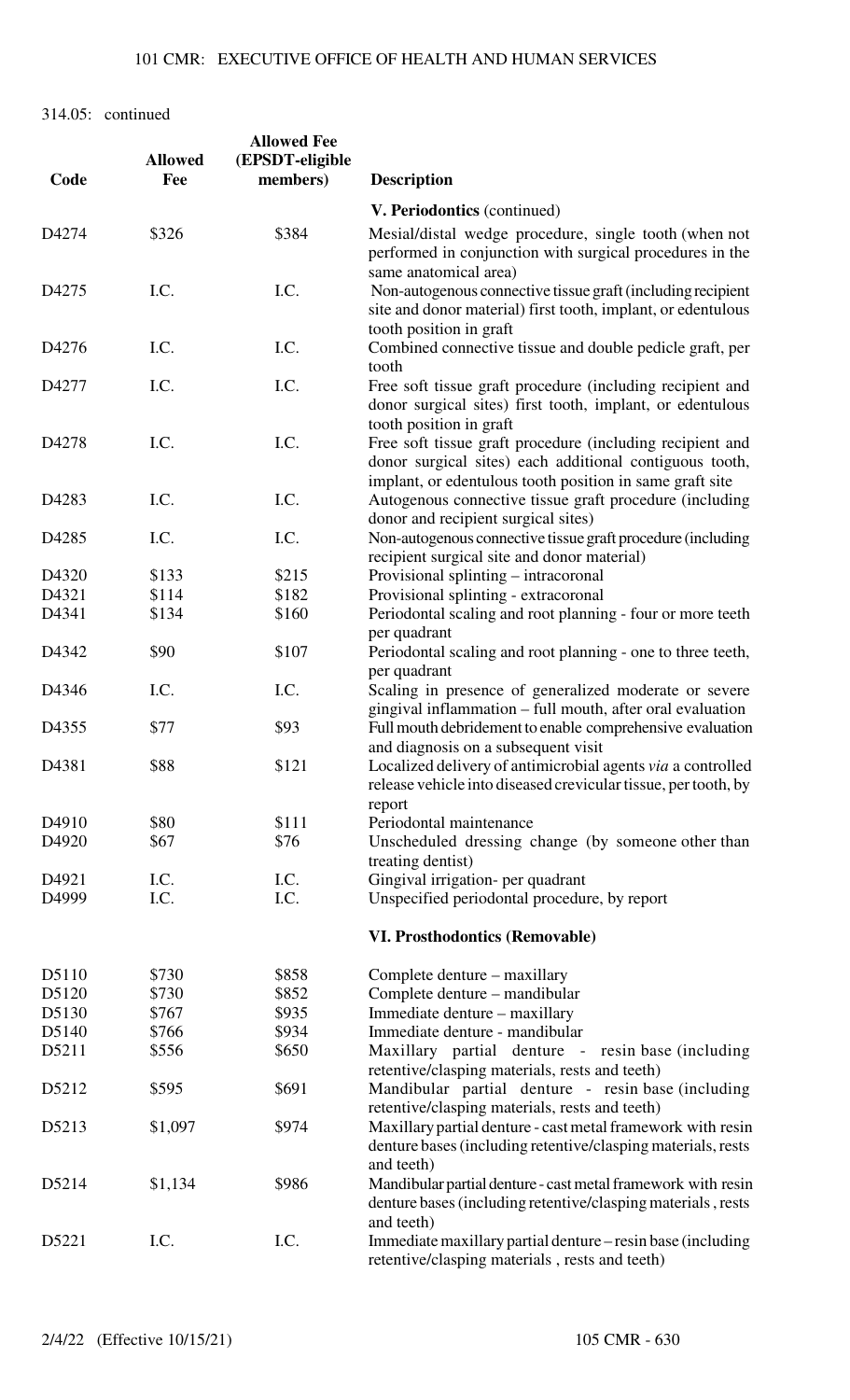|                   |                | <b>Allowed Fee</b> |                                                                                                                                                                                                   |
|-------------------|----------------|--------------------|---------------------------------------------------------------------------------------------------------------------------------------------------------------------------------------------------|
|                   | <b>Allowed</b> | (EPSDT-eligible    |                                                                                                                                                                                                   |
| Code              | Fee            | members)           | <b>Description</b>                                                                                                                                                                                |
|                   |                |                    | VI. Prosthodontics (Removable) (continued)                                                                                                                                                        |
| D5222             | I.C.           | I.C.               | Immediate mandibular partial denture – resin base (including<br>retentive/clasping materials, rests and teeth)                                                                                    |
| D5223             | I.C.           | I.C.               | Immediate maxillary partial denture - cast metal framework<br>with resin denture bases (including retentive/clasping                                                                              |
| D5224             | I.C.           | I.C.               | materials, rests and teeth)<br>Immediate mandibular partial denture - cast metal<br>framework with resin denture<br>bases<br><i>(including)</i><br>retentive/clasping materials, rests and teeth) |
| D5225             | I.C.           | I.C.               | Maxillary partial denture - flexible base (including any<br>clasps, rests and teeth)                                                                                                              |
| D5226             | I.C.           | I.C.               | Mandibular partial denture - flexible base (including any<br>clasps, rests and teeth)                                                                                                             |
| D5282             | I.C.           | I.C.               | Removable unilateral partial denture- one piece cast metal<br>(including clasps and teeth), maxillary                                                                                             |
| D5283             | I.C.           | I.C.               | Removable unilateral partial denture- one piece cast metal<br>(including clasps and teeth), mandibular                                                                                            |
| D5284             | I.C.           | I.C.               | Removable unilateral partial denture- one piece flexible base<br>(including clasps and teeth), per quadrant                                                                                       |
| D5286             | I.C.           | I.C.               | Removable unilateral partial denture- one piece resin<br>(including clasps and teeth) – per quadrant                                                                                              |
| D5410             | \$42           | \$49               | Adjust complete denture - maxillary                                                                                                                                                               |
| D5411             | \$42           | \$49               | Adjust complete denture - mandibular                                                                                                                                                              |
| D5421             | \$53           | \$56               | Adjust partial denture - maxillary                                                                                                                                                                |
| D5422             | \$39           | \$45               | Adjust partial denture - mandibular                                                                                                                                                               |
| D5511             | \$85           | \$109              | Repair broken complete denture base, mandibular                                                                                                                                                   |
| D5512             | \$85           | \$109              | Repair broken complete denture base, maxillary                                                                                                                                                    |
| D5520             | \$77           | \$89               | Replace missing or broken teeth - complete denture (each<br>tooth)                                                                                                                                |
| D5611             | \$77           | \$93               | Repair broken resin partial denture base, mandibular                                                                                                                                              |
| D5612             | \$77           | \$93               | Repair broken resin partial denture base, maxillary                                                                                                                                               |
| D5621             | \$104          | \$121              | Repair broken cast partial denture base, mandibular                                                                                                                                               |
| D <sub>5622</sub> | \$104          | \$121              | Repair broken cast partial denture base, maxillary                                                                                                                                                |
| D5630             | \$99           | \$107              | Repair or replace broken clasp per tooth                                                                                                                                                          |
| D <sub>5640</sub> | \$77           | \$91               | Replace broken teeth - per tooth                                                                                                                                                                  |
| D5650             | \$92           | \$110              | Add tooth to existing partial denture                                                                                                                                                             |
| D <sub>5660</sub> | \$98           | \$125              | Add clasp to existing partial denture per tooth                                                                                                                                                   |
| D <sub>5670</sub> | I.C.           | I.C.               | Replace all teeth and acrylic on cast metal framework<br>(maxillary)                                                                                                                              |
| D <sub>5671</sub> | I.C.           | I.C.               | Replace all teeth and acrylic on cast metal framework<br>(mandibular)                                                                                                                             |
| D5710             | \$253          | \$301              | Rebase complete maxillary denture                                                                                                                                                                 |
| D5711             | \$201          | \$257              | Rebase complete mandibular denture                                                                                                                                                                |
| D5720             | \$230          | \$274              | Rebase maxillary partial denture                                                                                                                                                                  |
| D5721             | \$284          | \$323              | Rebase mandibular partial denture                                                                                                                                                                 |
| D5730             | \$158          | \$188              | Reline complete maxillary denture (chair side)                                                                                                                                                    |
| D5731             | \$173          | \$184              | Reline lower complete mandibular denture (chair side)                                                                                                                                             |
| D5740             | \$142          | \$169              | Reline maxillary partial denture (chair side)                                                                                                                                                     |
| D5741             | \$134          | \$160              | Reline mandibular partial denture (chair side)                                                                                                                                                    |
| D5750             | \$214          | \$255              | Reline complete maxillary denture (laboratory)                                                                                                                                                    |
| D5751             | \$215          | \$256              | Reline complete mandibular denture (laboratory)                                                                                                                                                   |
| D5760             | \$211          | \$252              | Reline maxillary partial denture (laboratory)                                                                                                                                                     |
| D5761             | \$211          | \$252              | Reline mandibular partial denture (laboratory)                                                                                                                                                    |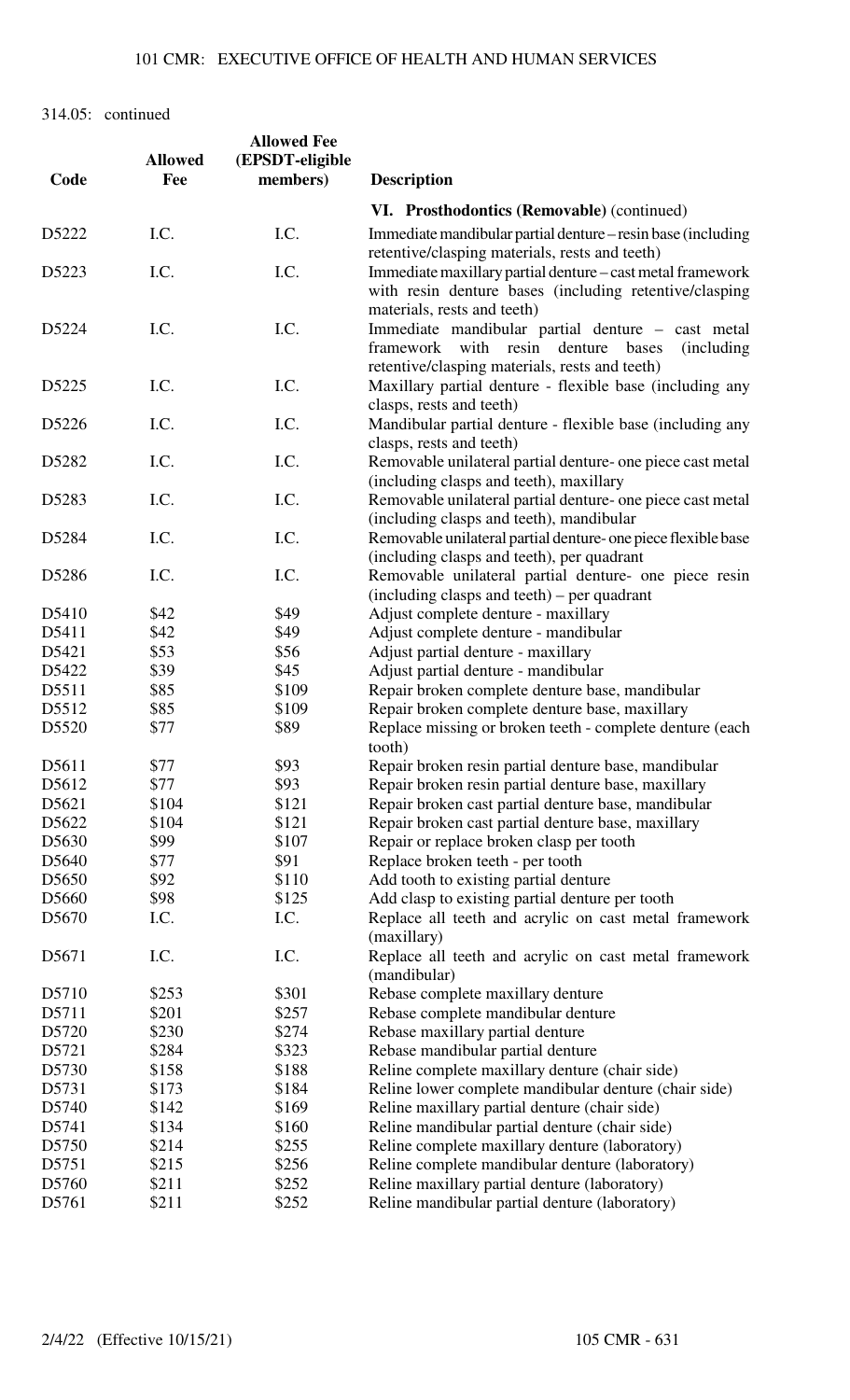| Code  | <b>Allowed</b><br>Fee | <b>Allowed Fee</b><br>(EPSDT-eligible<br>members) | <b>Description</b>                                        |
|-------|-----------------------|---------------------------------------------------|-----------------------------------------------------------|
|       |                       |                                                   | VI. Prosthodontics (Removable) (continued)                |
| D5810 | \$145                 | \$193                                             | Interim complete denture (maxillary)                      |
| D5811 | \$145                 | \$193                                             | Interim complete denture (mandibular)                     |
| D5820 | \$268                 | \$321                                             | Interim partial denture (maxillary)                       |
| D5821 | \$295                 | \$316                                             | Interim partial denture (mandibular)                      |
| D5850 | \$72                  | \$86                                              | Tissue conditioning, maxillary                            |
| D5851 | \$65                  | \$77                                              | Tissue conditioning, mandibular                           |
| D5862 | \$230                 | \$254                                             | Precision attachment, by report                           |
| D5863 | I.C.                  | I.C.                                              | Overdenture-complete maxillary                            |
| D5864 | I.C.                  | I.C.                                              | Overdenture- partial maxillary                            |
| D5865 | I.C.                  | I.C.                                              | Overdenture-complete mandibular                           |
| D5866 | I.C.                  | I.C.                                              | Overdenture- partial maxillary                            |
| D5867 | I.C.                  | I.C.                                              | Replacement of replaceable part of semi-precision or      |
|       |                       |                                                   | precision attachment (male or female component)           |
| D5875 | I.C.                  | I.C.                                              | Modification of removable prosthesis following implant    |
|       |                       |                                                   | surgery                                                   |
| D5876 | I.C.                  | I.C.                                              | Add metal substructure to acrylic full denture (per arch) |
| D5899 | I.C.                  | I.C.                                              | Unspecified removable prosthodontic procedure, by report  |
| D5911 | I.C.                  | I.C.                                              | Facial moulage (sectional)                                |
| D5912 | I.C.                  | I.C.                                              | Facial moulage (complete)                                 |
| D5913 | I.C.                  | I.C.                                              | Nasal prosthesis                                          |
| D5914 | I.C.                  | I.C.                                              | Auricular prosthesis                                      |
| D5915 | I.C.                  | I.C.                                              | Orbital prosthesis                                        |
| D5916 | I.C.                  | I.C.                                              | Ocular prosthesis                                         |
| D5919 | I.C.                  | I.C.                                              | Facial prosthesis                                         |
| D5922 | I.C.                  | I.C.                                              | Nasal septal prosthesis                                   |
| D5923 | I.C.                  | I.C.                                              | Ocular prosthesis, interim                                |
| D5924 | I.C.                  | I.C.                                              | Cranial prosthesis                                        |
| D5925 | I.C.                  | I.C.                                              | Facial augmentation implant prosthesis                    |
| D5926 | I.C.                  | I.C.                                              | Nasal prosthesis, replacement                             |
| D5927 | I.C.                  | I.C.                                              | Auricular prosthesis, replacement                         |
| D5928 | I.C.                  | I.C.                                              | Orbital prosthesis, replacement                           |
| D5929 | I.C.                  | I.C.                                              | Facial prosthesis, replacement                            |
| D5931 | I.C.                  | I.C.                                              | Obturator prosthesis, surgical                            |
| D5932 | I.C.                  | I.C.                                              | Obturator prosthesis, definitive                          |
| D5933 | I.C.                  | I.C.                                              | Obturator prosthesis, modification                        |
| D5934 | I.C.                  | I.C.                                              | Mandibular resection prosthesis with guide flange         |
| D5935 | I.C.                  | I.C.                                              | Mandibular resection prosthesis without guide flange      |
| D5936 | I.C.                  | I.C.                                              | Obturator/prosthesis, interim                             |
| D5937 | I.C.                  | I.C.                                              | Trismus appliance (not for TM treatment)                  |
| D5951 | I.C.                  | I.C.                                              | Feeding aid                                               |
| D5952 | I.C.                  | I.C.                                              | Speech aid prosthesis, pediatric                          |
| D5953 | I.C.                  | I.C.                                              | Speech aid prosthesis, adult                              |
| D5954 | I.C.                  | I.C.                                              | Palatal augmentation prosthesis                           |
| D5955 | I.C.                  | I.C.                                              | Palatal lift prosthesis, definitive                       |
| D5958 | I.C.                  | I.C.                                              | Palatal lift prosthesis, interim                          |
| D5959 | I.C.                  | I.C.                                              | Palatal lift prosthesis, modification                     |
| D5960 | I.C.                  | I.C.                                              | Speech aid prosthesis, modification                       |
| D5982 | I.C.                  | I.C.                                              | Surgical stent                                            |
| D5983 | I.C.                  | I.C.                                              | Radiation carrier                                         |
|       |                       |                                                   |                                                           |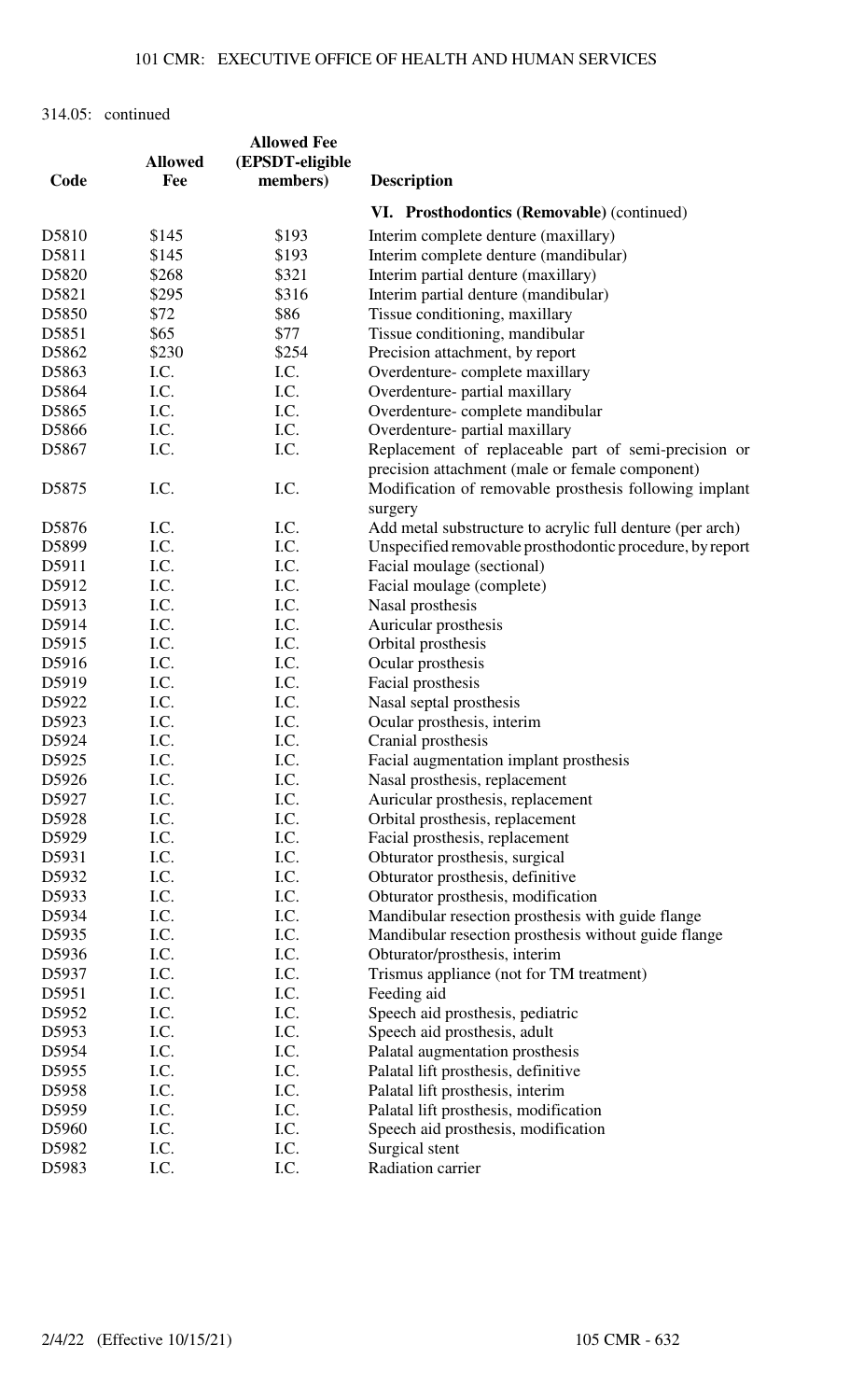| Code              | <b>Allowed</b><br>Fee | <b>Allowed Fee</b><br>(EPSDT-eligible<br>members) | <b>Description</b>                                                                                                            |
|-------------------|-----------------------|---------------------------------------------------|-------------------------------------------------------------------------------------------------------------------------------|
|                   |                       |                                                   | VI. Prosthodontics (Removable) (continued)                                                                                    |
| D5984             | I.C.                  | I.C.                                              | Radiation shield                                                                                                              |
| D5985             | I.C.                  | I.C.                                              | Radiation cone locator                                                                                                        |
| D5986             | I.C.                  | I.C.                                              | Fluoride gel carrier                                                                                                          |
|                   | I.C.                  | I.C.                                              |                                                                                                                               |
| D5987             |                       |                                                   | Commissure splint                                                                                                             |
| D5988             | I.C.                  | I.C.                                              | Surgical splint                                                                                                               |
| D5991             | I.C.                  | I.C.                                              | Vesiculobullous disease medicament carrier                                                                                    |
| D5992             | I.C.                  | I.C.                                              | Adjust maxillofacial prosthetic appliance, by report                                                                          |
| D5993             | I.C.                  | I.C.                                              | Maintenance and cleaning of a maxillofacial prosthesis<br>(extra or intra-oral) other than required adjustments, by<br>report |
| D5995             | I.C.                  | I.C.                                              | Periodontal medicament carrier-lab processed-maxillary                                                                        |
| D5996             | I.C.                  | I.C.                                              | Periodontal medicament carrier-lab processed-mandibular                                                                       |
| D5999             | I.C.                  | I.C.                                              | Unspecified maxillofacial prosthesis, by report                                                                               |
|                   |                       |                                                   | <b>VII. Implant Services</b>                                                                                                  |
| D6010             | \$1,151               | \$1,374                                           | Surgical placement of implant body: endosteal implant                                                                         |
| D6011             | I.C.                  | I.C.                                              | Second stage implant surgery                                                                                                  |
| D6012             | I.C.                  | I.C.                                              | Surgical placement of interim implant body for transitional<br>prosthesis: endosteal implant                                  |
| D6013             | I.C.                  | I.C.                                              | Surgical placement of mini implant                                                                                            |
|                   |                       |                                                   |                                                                                                                               |
| D6040             | \$1,534               | \$1,632                                           | Surgical placement: eposteal implant                                                                                          |
| D6050             | \$134                 | \$162                                             | Surgical placement: transosteal implant                                                                                       |
| D6051             | I.C.                  | I.C.                                              | Interim abutment                                                                                                              |
| D6055             | \$230                 | \$274                                             | Dental implant supported connecting bar                                                                                       |
| D6056             | \$278                 | \$331                                             | Prefabricated abutment - includes placement                                                                                   |
| D6057             | \$402                 | \$480                                             | Custom abutment - includes placement                                                                                          |
| D6058             | \$920                 | \$982                                             | Abutment supported porcelain/ceramic crown                                                                                    |
| D6059             | \$756                 | \$894                                             | Abutment supported porcelain fused to metal crown (high<br>noble metal)                                                       |
| D6060             | \$729                 | \$778                                             | Abutment supported porcelain fused to metal crown<br>(predominantly base metal)                                               |
| D6061             | \$758                 | \$812                                             | Abutment supported porcelain fused to metal crown (noble<br>metal)                                                            |
| D6062             |                       | \$894                                             |                                                                                                                               |
|                   | \$767                 |                                                   | Abutment supported cast metal crown (high noble metal)                                                                        |
| D6063             | I.C.                  | I.C.                                              | Abutment supported cast metal crown (predominantly base<br>metal)                                                             |
| D6064             | \$920                 | \$1,091                                           | Abutment supported cast metal crown (noble metal)                                                                             |
| D6065             | \$920                 | \$1,015                                           | Implant supported porcelain/ceramic crown                                                                                     |
| D6066             | \$878                 | \$1,049                                           | Implant supported crown- porcelain fused to high noble<br>alloys                                                              |
| D6067             | \$996                 | \$1,067                                           | Implant supported crown-high noble alloys                                                                                     |
| D6068             | I.C.                  | I.C.                                              | Abutment supported retainer for porcelain/ceramic FPD                                                                         |
| D6069             | I.C.                  | I.C.                                              | Abutment supported retainer for porcelain fused to metal<br>FPD (high noble metal)                                            |
| D6070             | I.C.                  | I.C.                                              | Abutment supported retainer for porcelain fused to metal<br>FPD (predominantly base metal)                                    |
| D6071             | I.C.                  | I.C.                                              | Abutment supported retainer for porcelain fused to metal<br>FPD (noble metal)                                                 |
| D <sub>6072</sub> | I.C.                  | I.C.                                              | Abutment supported retainer for cast metal FPD (high noble<br>metal)                                                          |
| D6073             | I.C.                  | I.C.                                              | Abutment supported retainer for cast<br>metal FPD<br>(predominantly base metal)                                               |
| D6074             | I.C.                  | I.C.                                              | Abutment supported retainer for cast metal FPD (noble<br>metal)                                                               |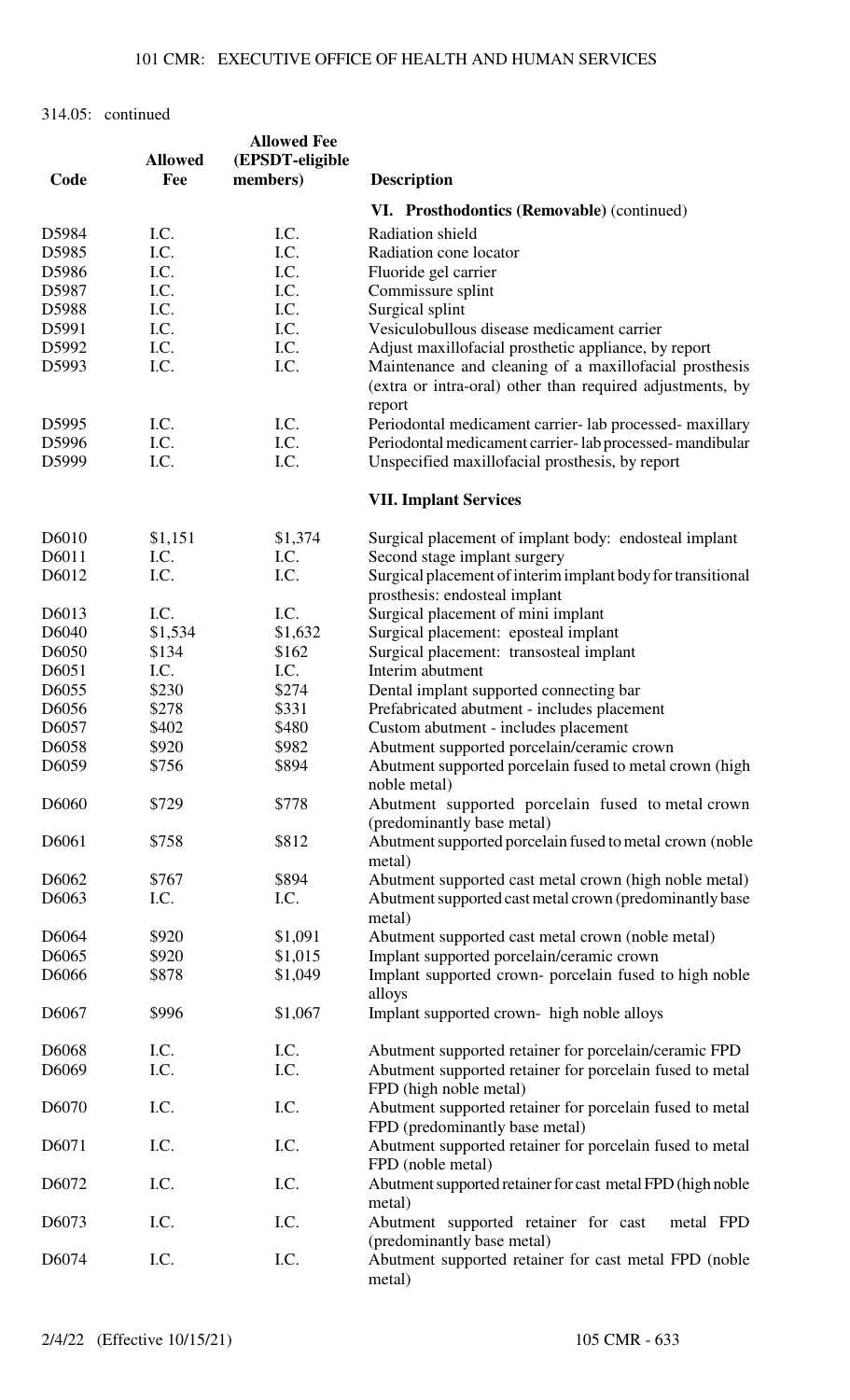| Code  | <b>Allowed</b><br>Fee | <b>Allowed Fee</b><br>(EPSDT-eligible<br>members) | <b>Description</b>                                                                                                                                                                                                   |
|-------|-----------------------|---------------------------------------------------|----------------------------------------------------------------------------------------------------------------------------------------------------------------------------------------------------------------------|
|       |                       |                                                   | <b>VII. Implant Services (continued)</b>                                                                                                                                                                             |
| D6075 | I.C.                  | I.C.                                              | Implant supported retainer for ceramic FPD                                                                                                                                                                           |
| D6076 | I.C.                  | I.C.                                              | Implant supported retainer for FPD- porcelain fused to<br>high noble alloys                                                                                                                                          |
| D6077 | I.C.                  | I.C.                                              | Implant supported retainer for metal FPD- high noble<br>alloys                                                                                                                                                       |
| D6080 | \$96                  | \$115                                             | Implant maintenance procedures, including removal of<br>prosthesis, cleansing of prosthesis and abutments,<br>reinsertion of prosthesis                                                                              |
| D6081 | I.C.                  | I.C.                                              | Scaling and debridement in the presence of inflammation<br>or mucositis of a single implant, including cleaning of<br>implant surfaces, without flap entry and closure.                                              |
| D6082 | I.C.                  | I.C.                                              | Implant supported crown-porcelain fused to predominantly<br>base alloys                                                                                                                                              |
| D6083 | I.C.                  | I.C.                                              | Implant supported crown- porcelain fused to noble alloys                                                                                                                                                             |
| D6084 | I.C.                  | I.C.                                              | Implant supported crown- porcelain fused to titanium or<br>titanium alloys                                                                                                                                           |
| D6085 | I.C.                  | I.C.                                              | Provisional implant crown                                                                                                                                                                                            |
| D6086 | I.C.                  | I.C.                                              | Implant supported crown- predominantly base alloys                                                                                                                                                                   |
| D6087 | I.C.                  | I.C.                                              | Implant supported crown- noble alloys                                                                                                                                                                                |
| D6088 | I.C.                  | I.C.                                              | Implant supported crown-titanium and titanium alloys                                                                                                                                                                 |
| D6090 | I.C.                  | I.C.                                              | Repair implant supported prosthesis, by report                                                                                                                                                                       |
| D6091 | I.C.                  | I.C.                                              | Replacement of semi-precision or precision attachment                                                                                                                                                                |
|       |                       |                                                   | (male or female component) of implant/abutment<br>supported prosthesis, per attachment                                                                                                                               |
| D6092 | I.C.                  | I.C.                                              | Recement or rebond implant/abutment supported crown                                                                                                                                                                  |
| D6093 | I.C.                  | I.C.                                              | Recement or rebond implant/abutment supported fixed<br>partial denture                                                                                                                                               |
| D6094 | I.C.                  | I.C.                                              | Abutment supported crown titanium and titanium alloys                                                                                                                                                                |
| D6095 | I.C.                  | I.C.                                              | Repair implant abutment, by report                                                                                                                                                                                   |
| D6096 | I.C.                  | I.C.                                              | Remove broken implant retaining screw                                                                                                                                                                                |
| D6097 | I.C.                  | I.C.                                              | Abutment supported cast metal crown (high noble metal)                                                                                                                                                               |
| D6098 | I.C.                  | I.C.                                              | Implant supported retainer-porcelain fused to predominantly<br>base alloys                                                                                                                                           |
| D6099 | I.C.                  | I.C.                                              | Implant supported retainer for FPD-porcelain fused to noble<br>alloys                                                                                                                                                |
| D6100 | I.C.                  | I.C.                                              | Implant removal, by report                                                                                                                                                                                           |
| D6101 | I.C.                  | I.C.                                              | Debridement of a peri-implant defect and surface cleaning<br>of exposed implant surfaces, including flap entry and<br>closure                                                                                        |
| D6102 | I.C.                  | I.C.                                              | Debridement and osseous contouring of a periimplant<br>defect; includes surface cleaning of exposed implant<br>surfaces and flap entry and closure                                                                   |
| D6103 | I.C.                  | I.C.                                              | Bone graft for repair of periimplant $\text{defect} - \text{not including}$<br>flap entry and closure or, when indicated, placement of a<br>barrier membrane or biologic materials to aid in osseous<br>regeneration |
| D6104 | I.C.                  | I.C.                                              | Bone graft at time of implant placement                                                                                                                                                                              |
| D6110 | I.C.                  | I.C.                                              | Implant/abutment supported removable denture<br>for<br>edentulous arch - maxillary                                                                                                                                   |
| D6111 | I.C.                  | I.C.                                              | Implant/abutment supported removable denture for<br>edentulous arch - mandibular                                                                                                                                     |
| D6112 | I.C.                  | I.C.                                              | Implant/abutment supported removable denture for partially<br>edentulous arch - maxillary                                                                                                                            |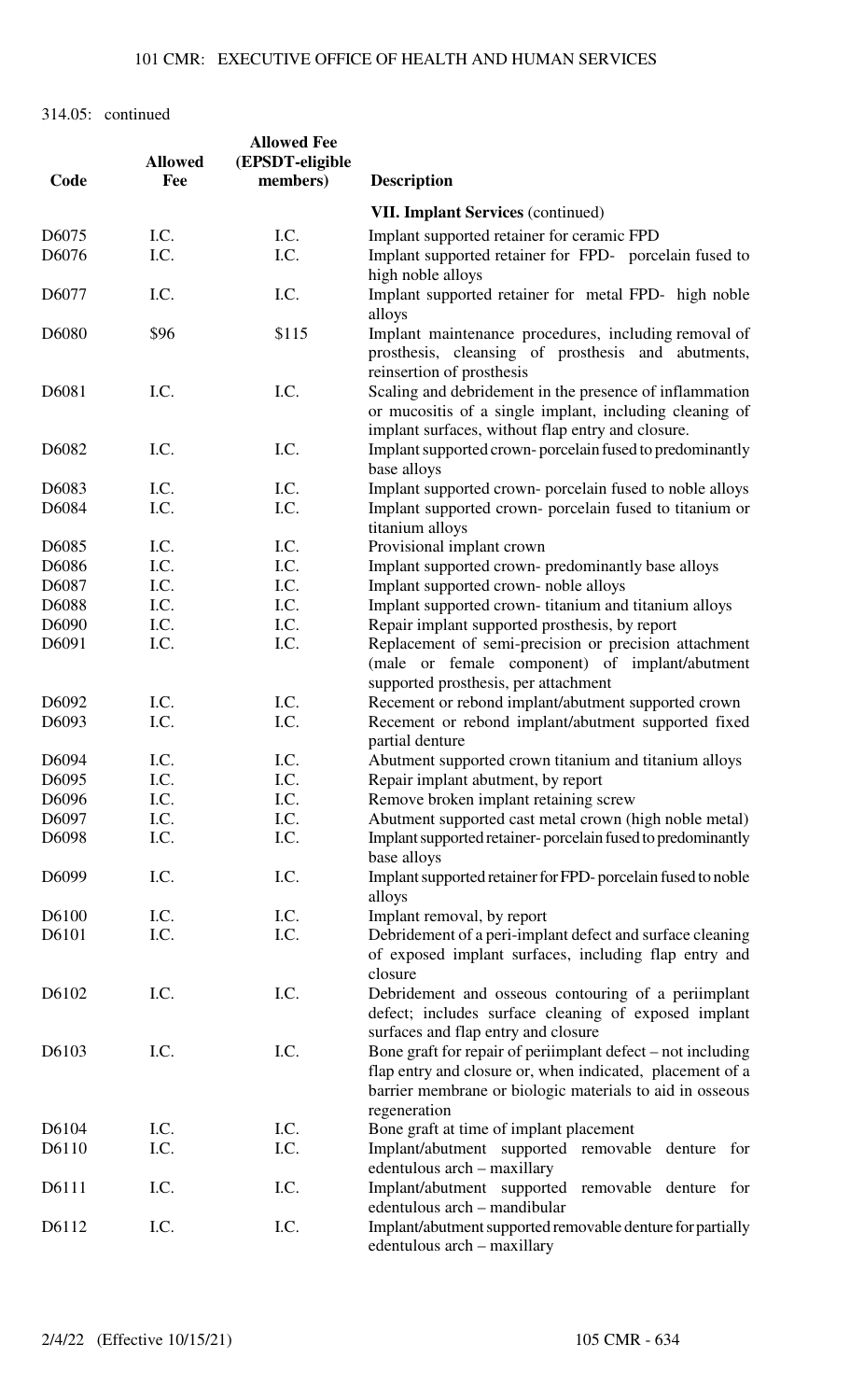| Code  | <b>Allowed</b><br>Fee | <b>Allowed Fee</b><br>(EPSDT-eligible<br>members) | <b>Description</b>                                                                                           |
|-------|-----------------------|---------------------------------------------------|--------------------------------------------------------------------------------------------------------------|
|       |                       |                                                   |                                                                                                              |
|       |                       |                                                   | <b>VII. Implant Services (continued)</b>                                                                     |
| D6113 | I.C.                  | I.C.                                              | Implant/abutment supported removable denture for partially<br>edentulous arch - mandibular                   |
| D6114 | I.C.                  | I.C.                                              | Implant/abutment supported fixed denture for edentulous<br>$arch - maxillary$                                |
| D6115 | I.C.                  | I.C.                                              | Implant/abutment supported fixed denture for edentulous<br>arch – mandibular                                 |
| D6116 | I.C.                  | I.C.                                              | Implant/abutment supported fixed denture for partially<br>edentulous arch – maxillary                        |
| D6117 | I.C.                  | I.C.                                              | Implant/abutment supported fixed denture for partially<br>edentulous arch-mandibular                         |
| D6118 | I.C.                  | I.C.                                              | Implant/abutment supported interim fixed denture for<br>edentulous arch – mandibular                         |
| D6119 | I.C.                  | I.C.                                              | Implant/abutment supported interim fixed denture for                                                         |
| D6120 | I.C.                  | I.C.                                              | edentulous arch - maxillary<br>Implant supported retainer-porcelain fused to titanium and<br>titanium alloys |
| D6121 | I.C.                  | I.C.                                              | Implant supported retainer for metal FPD- predominantly<br>base alloys                                       |
| D6122 | I.C.                  | I.C.                                              | Implant supported retainer for metal FPD- noble alloys                                                       |
| D6123 | I.C.                  | I.C.                                              | Implant supported retainer for metal FPD- titanium and<br>titanium alloys                                    |
| D6190 | I.C.                  | I.C.                                              | Radiographic/surgical implant index, by report                                                               |
| D6191 | I.C.                  | I.C.                                              | Semi-precision abutment- placement                                                                           |
| D6192 | I.C.                  | I.C.                                              | Semi-precision abutment-placement                                                                            |
| D6194 | I.C.                  | I.C.                                              | Abutment supported retainer crown for FPD - titanium and<br>titanium alloys                                  |
| D6195 | I.C.                  | I.C.                                              | Abutment supported retainer-porcelain fused to titanium<br>and titanium alloys                               |
| D6199 | I.C.                  | I.C.                                              | Unspecified implant procedure, by report                                                                     |
| D6205 | I.C.                  | I.C.                                              | Pontic - indirect resin based composite                                                                      |
| D6210 | \$651                 | \$748                                             | Pontic - cast high noble metal                                                                               |
| D6211 | \$584                 | \$667                                             | Pontic - cast predominantly base metal                                                                       |
| D6212 | \$632                 | \$676                                             | Pontic - cast noble metal                                                                                    |
| D6214 | I.C.                  | I.C.                                              | Pontic – titanium and titanium alloys                                                                        |
| D6240 | \$671                 | \$792                                             | Pontic - porcelain fused to high noble metal                                                                 |
| D6241 | \$606                 | \$691                                             | Pontic - porcelain fused to predominantly base metal                                                         |
| D6242 | \$613                 | \$731                                             | Pontic - porcelain fused to noble metal                                                                      |
| D6243 | I.C.                  | I.C.                                              | Pontic- porcelain fused to titanium and titanium alloys                                                      |
| D6245 | I.C.                  | I.C.                                              | Pontic - porcelain/ceramic                                                                                   |
| D6250 | \$703                 | \$807                                             | Pontic - resin with high noble metal                                                                         |
| D6251 | \$517                 | \$575                                             | Pontic - resin with predominantly base metal                                                                 |
| D6252 | \$555                 | \$691                                             | Pontic - resin with noble metal                                                                              |
| D6253 | I.C.                  | I.C.                                              | Provisional pontic                                                                                           |
| D6545 | \$268                 | \$320                                             | Retainer - cast metal for resin bonded fixed prosthesis                                                      |
| D6548 | I.C.                  | I.C.                                              | Retainer - porcelain/ceramic for resin bonded fixed<br>prosthesis                                            |
| D6549 | I.C.                  | I.C.                                              | Resin retainer - for resin bonded fixed prosthesis                                                           |
| D6600 | I.C.                  | I.C.                                              | Inlay - porcelain/ceramic, two surfaces                                                                      |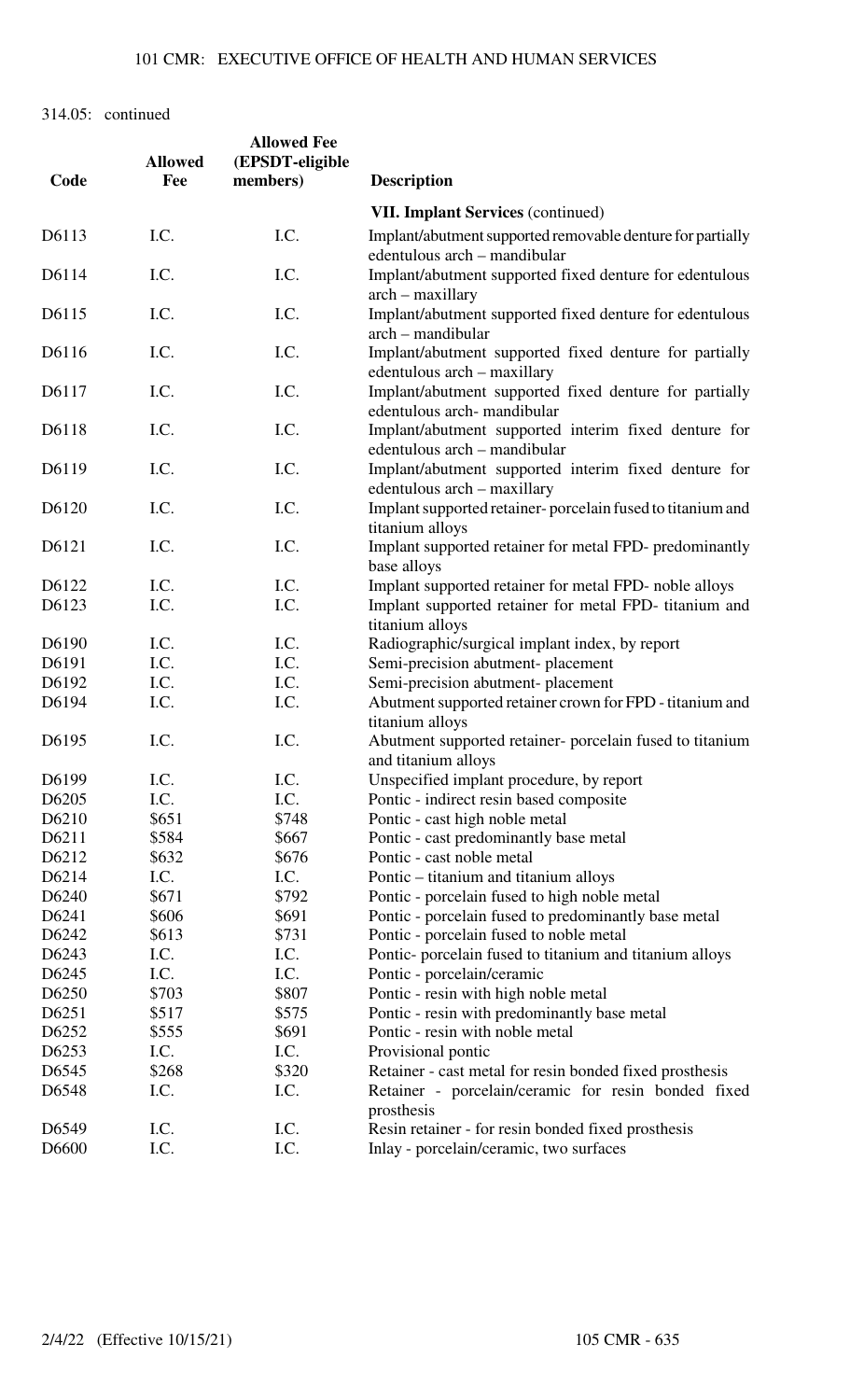|       |                       | <b>Allowed Fee</b> |                                                                                                                                |
|-------|-----------------------|--------------------|--------------------------------------------------------------------------------------------------------------------------------|
| Code  | <b>Allowed</b><br>Fee | (EPSDT-eligible    |                                                                                                                                |
|       |                       | members)           | <b>Description</b>                                                                                                             |
|       |                       |                    | <b>VII. Implant Services (continued)</b>                                                                                       |
| D6601 | I.C.                  | I.C.               | Inlay - porcelain/ceramic, three or more surfaces                                                                              |
| D6602 | I.C.                  | I.C.               | Inlay - cast high noble metal, two surfaces                                                                                    |
| D6603 | I.C.                  | I.C.               | Inlay - cast high noble metal, three or more surfaces                                                                          |
| D6604 | I.C.                  | I.C.               | Inlay - cast predominantly base metal, two surfaces                                                                            |
| D6605 | I.C.                  | I.C.               | Inlay - cast predominantly base metal, three or more surfaces                                                                  |
| D6606 | I.C.                  | I.C.               | Inlay - cast noble metal, two surfaces                                                                                         |
| D6607 | I.C.                  | I.C.               | Inlay - cast noble metal, three or more surfaces                                                                               |
| D6608 | I.C.                  | I.C.               | Onlay - porcelain/ceramic, two surfaces                                                                                        |
| D6609 | I.C.                  | I.C.               | Onlay - porcelain/ceramic, three or more surfaces                                                                              |
| D6610 | I.C.                  | I.C.               | Onlay - cast high noble metal, two surfaces                                                                                    |
| D6611 | I.C.                  | I.C.               | Onlay - cast high noble metal, three or more surfaces                                                                          |
| D6612 | I.C.                  | I.C.               | Onlay - cast predominantly base metal, two surfaces                                                                            |
| D6613 | I.C.                  | I.C.               | Onlay - cast predominantly base metal, three or more<br>surfaces                                                               |
| D6614 | I.C.                  | I.C.               | Onlay - cast noble metal, two surfaces                                                                                         |
| D6615 | I.C.                  | I.C.               | Onlay - cast noble metal, three or more surfaces                                                                               |
| D6624 | I.C.                  | I.C.               | Inlay – titanium                                                                                                               |
| D6634 | I.C.                  | I.C.               | Onlay - titanium                                                                                                               |
| D6710 | I.C.                  | I.C.               | Crown – indirect resin based composite                                                                                         |
| D6720 | \$527                 | \$671              | Crown - resin with high noble metal                                                                                            |
| D6721 | \$536                 | \$610              | Crown - resin with predominantly base metal                                                                                    |
| D6722 | \$207                 | \$246              | Crown - resin with noble metal                                                                                                 |
| D6740 | I.C.                  | I.C.               | Crown - porcelain/ceramic                                                                                                      |
| D6750 | \$678                 | \$779              | Crown - porcelain fused to high noble metal                                                                                    |
| D6751 | \$610                 | \$691              | Crown - porcelain fused to predominantly base metal                                                                            |
| D6752 | \$613                 | \$731              | Crown - porcelain fused to noble metal                                                                                         |
| D6753 | I.C.                  | I.C.               | Retainer crown - 3/4 porcelain fused to titanium and titanium                                                                  |
|       |                       |                    | alloys                                                                                                                         |
| D6780 | \$517                 | \$617              | Crown $-3/4$ cast high noble metal                                                                                             |
| D6781 | I.C.                  | I.C.               | Crown - 3⁄4 cast predominately base metal                                                                                      |
| D6782 | I.C.                  | I.C.               | Crown - 3/4 cast noble metal                                                                                                   |
| D6783 | I.C.                  | I.C.               | Crown - 3/4 porcelain/ceramic                                                                                                  |
| D6784 | I.C.                  | I.C.               | Retainer crown - 3⁄4 titanium and titanium alloys                                                                              |
| D6790 | \$703                 | \$897              | Crown - full cast high noble metal                                                                                             |
| D6791 | \$556                 | \$661              | Crown - full cast predominantly base metal                                                                                     |
| D6792 | \$589                 | \$701              | Crown - full cast noble metal                                                                                                  |
| D6793 | I.C.                  | I.C.               | Provisional retainer crown                                                                                                     |
| D6794 | I.C.                  | I.C.               | Crown – titanium and titanium alloys                                                                                           |
| D6920 | I.C.                  | I.C.               | Connector bar                                                                                                                  |
| D6930 | \$72                  | \$87               | Recement bridge                                                                                                                |
| D6940 | \$153                 | \$204              | <b>Stress breaker</b>                                                                                                          |
| D6950 | \$166                 | \$220              | Precision attachment                                                                                                           |
| D6980 | \$134                 | \$155              | Bridge repair, by report                                                                                                       |
| D6985 | I.C.                  | I.C.               | Pediatric partial denture, fixed                                                                                               |
| D6999 | I.C.                  | I.C.               | Unspecified fixed prosthodontic procedure, by report                                                                           |
|       |                       |                    | X. Exodontic                                                                                                                   |
| D7111 | \$75                  | \$80               | Extraction, coronal remnants - primary tooth                                                                                   |
| D7140 | \$75                  | \$107              | Extraction, erupted tooth or exposed root (elevation and/or<br>forceps removal)                                                |
| D7210 | \$149                 | \$179              | Surgical removal of erupted tooth requiring elevation of<br>mucoperiosteal flap and removal of bone and/or section of<br>tooth |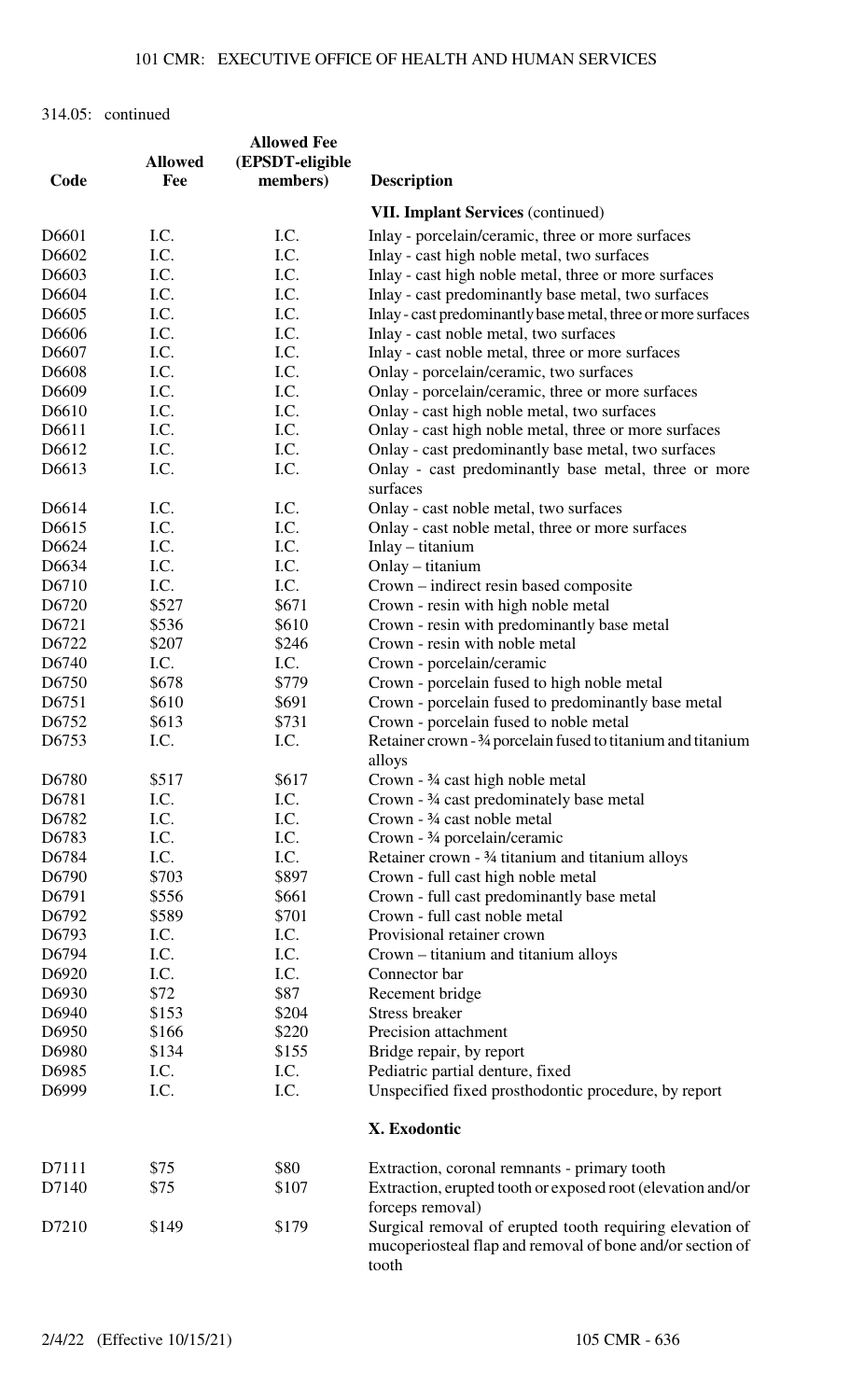|       |                | <b>Allowed Fee</b> |                                                                                                                                                                                             |
|-------|----------------|--------------------|---------------------------------------------------------------------------------------------------------------------------------------------------------------------------------------------|
|       | <b>Allowed</b> | (EPSDT-eligible    |                                                                                                                                                                                             |
| Code  | Fee            | members)           | <b>Description</b>                                                                                                                                                                          |
|       |                |                    | X. Exodontic (continued)                                                                                                                                                                    |
| D7220 | \$191          | \$223              | Removal of impacted tooth - soft tissue                                                                                                                                                     |
| D7230 | \$249          | \$286              | Removal of impacted tooth - partially bony                                                                                                                                                  |
| D7240 | \$295          | \$378              | Removal of impacted tooth - completely bony                                                                                                                                                 |
| D7241 | \$326          | \$427              | Removal of impacted tooth - completely bony, with unusual                                                                                                                                   |
|       |                |                    | surgical complications                                                                                                                                                                      |
| D7250 | \$144          | \$173              | Surgical removal of residual tooth roots (cutting procedure)                                                                                                                                |
| D7251 | I.C.           | I.C.               | Coronectomy - intentional partial tooth removal                                                                                                                                             |
| D7260 | \$339          | \$398              | Oral antral fistula closure                                                                                                                                                                 |
| D7261 | I.C.           | I.C.               | Primary closure of a sinus perforation                                                                                                                                                      |
| D7270 | \$106          | \$145              | Tooth reimplantation and/or stabilization of accidentally                                                                                                                                   |
|       |                |                    | evulsed or displaced tooth                                                                                                                                                                  |
| D7272 | \$161          | \$218              | Tooth transplantation (includes reimplantation from one site<br>to another and splinting and/or stabilization)                                                                              |
| D7280 | \$380          | \$452              | Surgical access of an unerupted tooth                                                                                                                                                       |
| D7282 | I.C.           | I.C.               | Mobilization of erupted or malpositioned tooth to aid<br>eruption                                                                                                                           |
|       |                |                    |                                                                                                                                                                                             |
| D7283 | \$73           | \$84               | Placement of device to facilitate eruption of impacted tooth                                                                                                                                |
| D7285 | \$122          | \$146              | Biopsy of oral tissue - hard (bone, tooth)                                                                                                                                                  |
| D7286 | \$164          | \$197              | Biopsy of oral tissue - soft                                                                                                                                                                |
| D7287 | I.C.           | I.C.               | Exfoliative cytological sample collection                                                                                                                                                   |
| D7288 | I.C.           | I.C.               | Brush biopsy - transepithelial sample collection                                                                                                                                            |
| D7290 | \$79           | \$109              | Surgical repositioning of teeth                                                                                                                                                             |
| D7291 | \$137          | \$165              | Transseptal fiberotomy/supra crestal fiberotomy, by report                                                                                                                                  |
| D7292 | I.C.           | I.C.               | Surgical placement: temporary anchorage device (screw<br>retained plate) requiring surgical flap                                                                                            |
| D7293 | I.C.           | I.C.               | Surgical placement: temporary anchorage device requiring<br>surgical flap                                                                                                                   |
| D7294 | I.C.           | I.C.               | Surgical placement: temporary anchorage device without<br>surgical flap                                                                                                                     |
| D7295 | I.C.           | I.C.               | Harvest of bone for use in autogenous grafting procedure                                                                                                                                    |
| D7296 | I.C.           | I.C.               | Corticotomy – one to three teeth or tooth spaces, per                                                                                                                                       |
|       |                |                    | quadrant                                                                                                                                                                                    |
| D7297 | I.C.           | I.C.               | Corticotomy – four or more teeth or tooth spaces, per<br>quadrant                                                                                                                           |
| D7310 | \$142          | \$163              | Alveoloplasty in conjunction with extractions-four or more<br>teeth or tooth spaces, per quadrant                                                                                           |
| D7311 | \$128          | \$146              | Alveoloplasty in conjunction with extractions - one to three<br>teeth or tooth spaces, per quadrant                                                                                         |
| D7320 | \$187          | \$202              | Alveoloplasty not in conjunction with extractions-four or<br>more teeth or tooth spaces, per quadrant                                                                                       |
| D7321 | \$149          | \$162              | Alveoloplasty not in conjunction with extractions - one to<br>three teeth or tooth spaces, per quadrant                                                                                     |
| D7340 | \$747          | \$796              | Vestibuloplasty - ridge extension (second epithelialization)                                                                                                                                |
|       |                |                    |                                                                                                                                                                                             |
| D7350 | \$943          | \$1,236            | Vestibuloplasty - ridge extension (including soft tissue<br>grafts, muscle reattachments, revision of soft tissue<br>attachment and management of hypertrophied and<br>hyperplastic tissue) |
| D7410 | \$115          | \$124              | Excision of benign lesion up to 1.25 cm                                                                                                                                                     |
| D7411 | \$208          | \$254              | Excision of benign lesion greater than 1.25 cm                                                                                                                                              |
| D7412 | I.C.           | I.C.               | Excision of benign lesion, complicated                                                                                                                                                      |
|       |                |                    |                                                                                                                                                                                             |
| D7413 | I.C.           | I.C.               | Excision of malignant lesion up to 1.25 cm                                                                                                                                                  |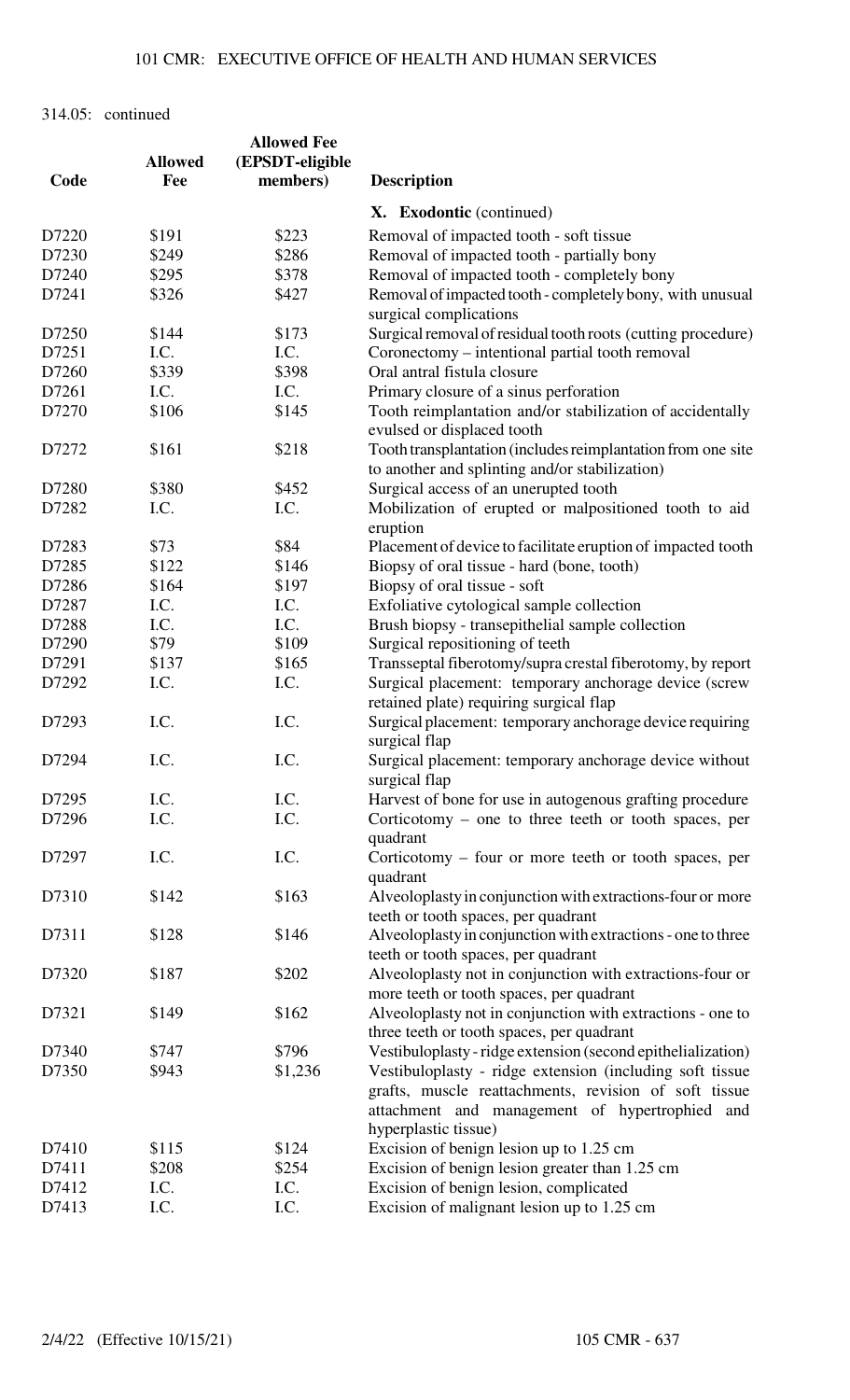| Code  | <b>Allowed</b><br>Fee | <b>Allowed Fee</b><br>(EPSDT-eligible<br>members) | <b>Description</b>                                                                                                       |
|-------|-----------------------|---------------------------------------------------|--------------------------------------------------------------------------------------------------------------------------|
|       |                       |                                                   | X. Exodontic (continued)                                                                                                 |
| D7414 | I.C.                  | I.C.                                              | Excision of malignant lesion greater than 1.25 cm                                                                        |
| D7415 | I.C.                  | I.C.                                              | Excision of malignant lesion, complicated                                                                                |
| D7440 | \$188                 | \$256                                             | Excision of malignant tumor - lesion diameter up to 1.25<br>cm                                                           |
| D7441 | \$249                 | \$339                                             | Excision of malignant tumor - lesion diameter greater than<br>1.25 cm                                                    |
| D7450 | \$248                 | \$252                                             | Removal of benign odontogenic cyst or tumor - lesion<br>diameter up to 1.25 cm                                           |
| D7451 | \$288                 | \$343                                             | Removal of benign odontogenic cyst or tumor - lesion<br>diameter greater than 1.25 cm                                    |
| D7460 | \$121                 | \$142                                             | Removal of benign nonodontogenic cyst or tumor - lesion<br>diameter up to 1.25 cm                                        |
| D7461 | \$143                 | \$194                                             | Removal of benign nonodontogenic cyst or tumor - lesion                                                                  |
|       |                       |                                                   | diameter greater than 1.25 cm                                                                                            |
| D7471 | \$143                 | \$194                                             | Removal of lateral exostosis (maxilla or mandible)                                                                       |
| D7472 | I.C.                  | I.C.                                              | Removal of torus palatinus                                                                                               |
| D7473 | I.C.                  | I.C.                                              | Removal of torus mandibularis                                                                                            |
| D7485 | I.C.                  | I.C.                                              | Surgical reduction of osseous tuberosity                                                                                 |
| D7490 | I.C.                  | I.C.                                              | Radical resection of maxilla or mandible                                                                                 |
| D7510 | \$96                  | \$115                                             | Incision and drainage of abscess - intraoral soft tissue                                                                 |
| D7511 | I.C.                  | I.C.                                              | Incision and drainage of abscess - intraoral soft tissue -<br>complicated (includes drainage of multiple fascial spaces) |
| D7520 | \$80                  | \$86                                              | Incision and drainage of abscess - extraoral soft tissue                                                                 |
| D7521 | I.C.                  | I.C.                                              | Incision and drainage of abscess - extraoral soft tissue -<br>complicated (includes drainage of multiple fascial spaces) |
| D7530 | \$210                 | \$224                                             | Removal of foreign body from mucosa, skin, or<br>subcutaneous alveolar tissue                                            |
| D7540 | \$464                 | \$544                                             | of reaction-producing foreign bodies,<br>Removal<br>musculoskeletal system                                               |
| D7550 | I.C.                  | I.C.                                              | Partial ostectomy/sequestrectomy for removal of nonvital<br>bone                                                         |
| D7560 | \$267                 | \$364                                             | Maxillary sinusotomy for removal of tooth fragment or<br>foreign body                                                    |
| D7610 | \$1,250               | \$1,704                                           | Maxilla - open reduction (teeth immobilized, if present)                                                                 |
| D7620 | \$419                 | \$569                                             | Maxilla - closed reduction (teeth immobilized, if present)                                                               |
| D7630 | \$1,045               | \$1,425                                           | Mandible - open reduction (teeth immobilized, if present)                                                                |
| D7640 | \$624                 | \$850                                             | Mandible - closed reduction (teeth immobilized, if present)                                                              |
| D7650 | \$833                 | \$1,135                                           | Malar and/or zygomatic arch - open reduction                                                                             |
| D7660 | \$207                 | \$282                                             | Malar and/or zygomatic arch - closed reduction                                                                           |
| D7670 | \$296                 | \$387                                             | Alveolus - closed reduction, may include stabilization of<br>teeth                                                       |
| D7671 | I.C.                  | I.C.                                              | Alveolus - open reduction, may include stabilization of teeth                                                            |
| D7680 | I.C.                  | I.C.                                              | Facial bones - complicated reduction with fixation and                                                                   |
| D7710 | \$1,250               | \$1,704                                           | multiple surgical approaches<br>Maxilla – open reduction                                                                 |
| D7720 | I.C.                  | I.C.                                              | Maxilla - closed reduction                                                                                               |
| D7730 | \$1,045               | \$1,425                                           | Mandible - open reduction                                                                                                |
| D7740 | \$624                 | \$846                                             | Mandible - closed reduction                                                                                              |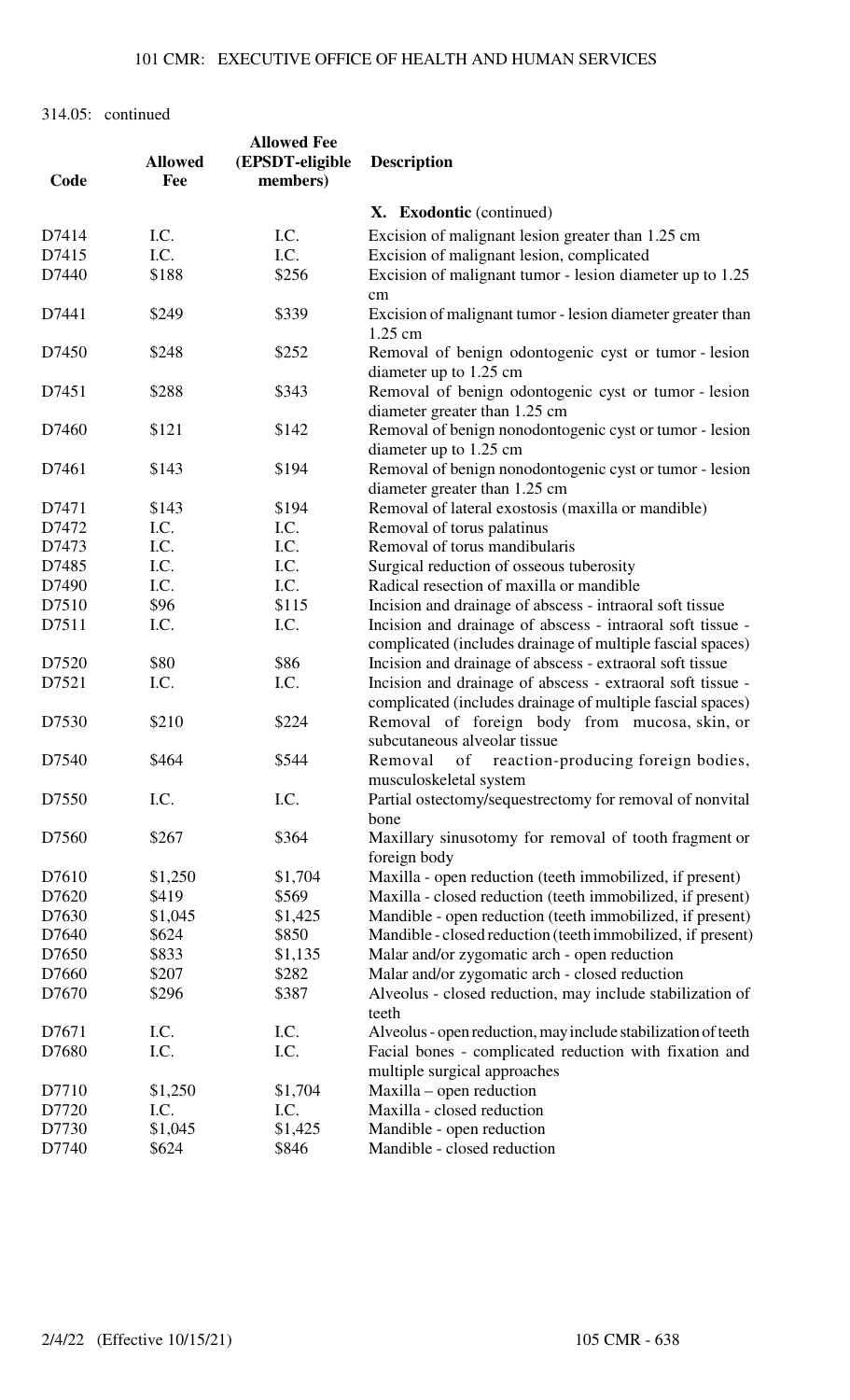|       |                | <b>Allowed Fee</b> |                                                                              |
|-------|----------------|--------------------|------------------------------------------------------------------------------|
|       | <b>Allowed</b> | (EPSDT-eligible    |                                                                              |
| Code  | Fee            | members)           | <b>Description</b>                                                           |
|       |                |                    | X. Exodontic (continued)                                                     |
| D7750 | \$833          | \$1,135            | Malar and/or zygomatic arch - open reduction                                 |
| D7760 | \$207          | \$282              | Malar and/or zygomatic arch - closed reduction                               |
| D7770 | \$312          | \$380              | Alveolus - open reduction stabilization of teeth                             |
| D7771 | I.C.           | I.C.               | Alveolus, closed reduction stabilization of teeth                            |
| D7780 | \$115          | \$137              | Facial bones - complicated reduction with fixation and                       |
|       |                |                    | multiple surgical approaches                                                 |
| D7810 | \$521          | \$711              | Open reduction of dislocation                                                |
| D7820 | \$80           | \$109              | Closed reduction of dislocation                                              |
| D7830 | I.C.           | I.C.               | Manipulation under anesthesia                                                |
| D7840 | \$833          | \$1,135            | Condylectomy                                                                 |
| D7850 |                | I.C.               |                                                                              |
|       | I.C.           | I.C.               | Surgical discectomy; with/without implant                                    |
| D7852 | I.C.           |                    | Disc repair                                                                  |
| D7854 | I.C.           | I.C.               | Synovectomy                                                                  |
| D7856 | I.C.           | I.C.               | Myotomy                                                                      |
| D7858 | I.C.           | I.C.               | Joint reconstruction                                                         |
| D7860 | I.C.           | I.C.               | Arthrotomy                                                                   |
| D7865 | I.C.           | I.C.               | Arthroplasty                                                                 |
| D7870 | \$106          | \$145              | Arthrocentesis                                                               |
| D7871 | I.C.           | I.C.               | Nonarthroscopic lysis and lavage                                             |
| D7872 | I.C.           | I.C.               | Arthroscopy - diagnosis, with or without biopsy                              |
| D7873 | I.C.           | I.C.               | Arthroscopy - surgical: lavage and lysis of adhesions                        |
| D7874 | I.C.           | I.C.               | Arthroscopy - surgical: disc repositioning and stabilization                 |
| D7875 | I.C.           | I.C.               | Arthroscopy - surgical: synovectomy                                          |
| D7876 | I.C.           | I.C.               | Arthroscopy - surgical: discectomy                                           |
| D7877 | I.C.           | I.C.               | Arthroscopy - surgical: debridement                                          |
| D7880 | \$345          | \$367              | Occlusal orthotic appliance                                                  |
| D7881 | I.C.           | I.C.               | Occlusal orthotic device adjustment                                          |
| D7899 | I.C.           | I.C.               | Unspecified TMD therapy, by report                                           |
| D7910 | \$31           | \$42               | Suture of recent small wounds up to 5 cm                                     |
| D7911 | \$106          | \$129              | Complicated suture - up to 5 cm                                              |
| D7912 | \$106          | \$145              | Complicated suture - greater than 5 cm                                       |
| D7920 | I.C.           | I.C.               | Skin graft (identify defect covered, location and type of<br>graft)          |
|       | I.C.           | I.C.               |                                                                              |
| D7921 |                |                    | Collection and application of autologous blood concentrate<br>product        |
| D7922 | I.C.           | I.C.               | Placement of intra-socket biological dressing to aid in                      |
|       |                |                    | hemostasis or clot stabilization, per site                                   |
| D7940 | I.C.           | I.C.               | Osteoplasty - for orthognathic deformities                                   |
| D7941 | I.C.           | I.C.               |                                                                              |
| D7943 |                | \$3,409            | Osteotomy - mandibular rami                                                  |
|       | \$2,501        |                    | Osteotomy - mandibular rami with bone graft; includes<br>obtaining the graft |
| D7944 | \$1,015        | \$1,384            | Osteotomy-segmented or subapical                                             |
| D7945 | \$2,084        | \$2,843            | Osteotomy - body of mandible                                                 |
| D7946 | I.C.           | I.C.               | LeFort I (maxilla - total)                                                   |
| D7947 | I.C.           | I.C.               | LeFort I (maxilla - segmented)                                               |
| D7948 | I.C.           | I.C.               | LeFort II or LeFort III (osteoplasty of facial bones for                     |
|       |                |                    | midface hypoplasia or retrusion) - without bone graft                        |
| D7949 | I.C.           | I.C.               | LeFort II or LeFort III - with bone graft                                    |
| D7950 | \$833          | \$1,135            | Osseous, osteoperiosteal, or cartilage graft of the mandible                 |
|       |                |                    | or maxilla-autogenous or nonautogenous, by report                            |
| D7951 | I.C.           | I.C.               | Sinus augmentation with bone or bone substitutes                             |
| D7952 | I.C.           | I.C.               | Sinus augmentation via a vertical approach                                   |
| D7953 | I.C.           | I.C.               | Bone replacement graft for ridge preservation - per site                     |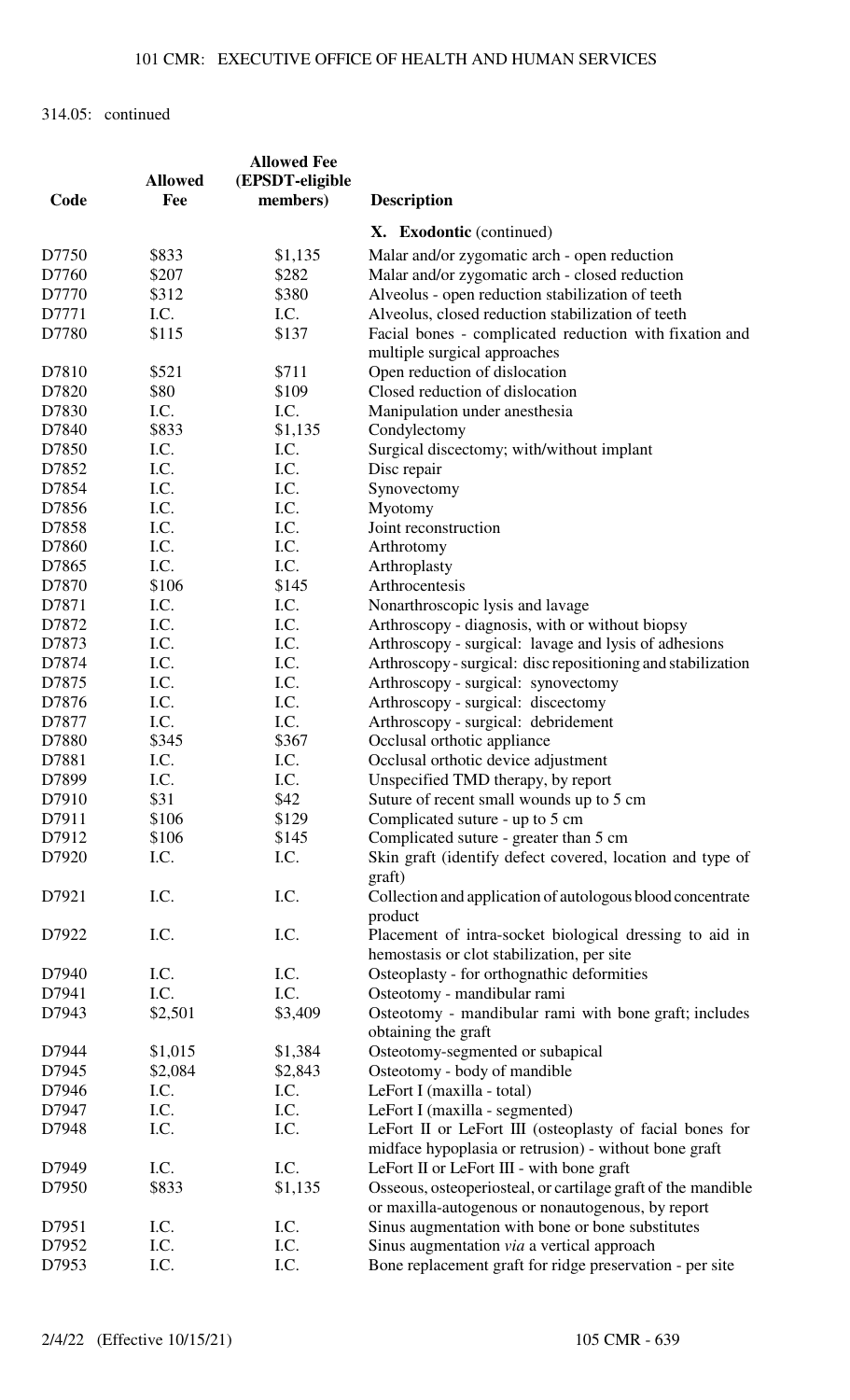|       |                | <b>Allowed Fee</b> |                                                                                           |
|-------|----------------|--------------------|-------------------------------------------------------------------------------------------|
|       | <b>Allowed</b> | (EPSDT-eligible    |                                                                                           |
| Code  | Fee            | members)           | <b>Description</b>                                                                        |
|       |                |                    | X. Exodontic (continued)                                                                  |
| D7955 | I.C.           | I.C.               | Repair of maxillofacial soft and/or hard tissue defect                                    |
| D7961 | \$107          | \$353              | Buccal/labial frenectomy (frenulectomy)                                                   |
| D7962 | \$107          | \$353              | Lingual frenectomy (frenulectomy)                                                         |
| D7963 | \$416          | \$480              | Frenuloplasty                                                                             |
| D7970 | \$246          | \$334              | Excision of hyperplastic tissue - per arch                                                |
| D7971 | \$79           | \$109              | Excision of pericoronal gingival                                                          |
| D7972 | I.C.           | I.C.               | Surgical reduction of fibrous tuberosity                                                  |
| D7979 | I.C.           | I.C.               | Non-surgical sialolithotomy                                                               |
| D7980 | \$106          | \$145              | Surgical sialolithotomy                                                                   |
| D7981 | \$649          | \$850              |                                                                                           |
|       |                |                    | Excision of salivary gland, by report                                                     |
| D7982 | \$282          | \$387              | Sialodochoplasty                                                                          |
| D7983 | \$517          | \$705              | Closure of salivary fistula                                                               |
| D7990 | I.C.           | I.C.               | Emergency tracheotomy                                                                     |
| D7991 | I.C.           | I.C.               | Coronoidectomy                                                                            |
| D7993 | I.C.           | I.C.               | Surgical placement of craniofacial implant – extra oral                                   |
| D7994 | I.C.           | I.C.               | Surgical placement: zygomatic implant                                                     |
| D7995 | I.C.           | I.C.               | Synthetic graft - mandible or facial bones, by report                                     |
| D7996 | I.C.           | I.C.               | Implant - mandible for augmentation purposes (excluding<br>alveolar ridge), by report     |
| D7997 | I.C.           | I.C.               | Appliance removal (not by dentist who placed appliance),<br>includes removal of archbar   |
| D7998 | I.C.           | I.C.               | Intraoral placement of a fixation device not in conjunction<br>with a fracture            |
| D7999 | I.C.           | I.C.               | Unspecified oral surgery procedure, by report                                             |
|       |                |                    | <b>XI. Orthodontic</b>                                                                    |
| D8010 | I.C.           | I.C.               | Limited orthodontic treatment of the primary dentition                                    |
| D8020 | I.C.           | I.C.               | Limited orthodontic treatment of the transitional dentition                               |
| D8030 | I.C.           | I.C.               | Limited orthodontic treatment of the adolescent dentition                                 |
| D8040 | I.C.           | I.C.               | Limited orthodontic treatment of the adult dentition                                      |
| D8050 | I.C.           | I.C.               | Interceptive orthodontic treatment of the primary dentition                               |
| D8060 | I.C.           | I.C.               | Interceptive orthodontic treatment of the transitional<br>dentition                       |
| D8070 | I.C.           | I.C.               | Comprehensive orthodontic treatment of the transitional<br>dentition                      |
| D8080 | \$1,227        | \$1,302            | Comprehensive orthodontic treatment of the adolescent<br>dentition                        |
| D8090 | I.C.           | I.C.               | Comprehensive orthodontic treatment of the adult dentition                                |
| D8210 | \$85           | \$95               | Removable appliance therapy                                                               |
| D8220 | I.C.           | I.C.               | Fixed appliance therapy                                                                   |
| D8660 | \$24           | \$31               | Preorthodontic treatment visit                                                            |
| D8670 | \$215          | \$288              | Periodic orthodontic treatment visit (as part of contract)                                |
| D8680 | \$85           | \$102              | Orthodontic retention (removal of appliances, construction                                |
|       |                |                    | and placement of retainer(s))                                                             |
| D8681 | I.C.           | I.C.               | Removable orthodontic retainer adjustment                                                 |
| D8690 | \$122          | \$136              | Orthodontic treatment (alternative billing to a contract fee)                             |
| D8695 | I.C.           | I.C.               | Removal of fixed orthodontic appliances for reasons other<br>than completion of treatment |
| D8696 | I.C.           | I.C.               | Repair of orthodontic appliance- maxillary                                                |
| D8697 | I.C.           | I.C.               | Repair of orthodontic appliance- mandibular                                               |
| D8698 | I.C.           | I.C.               | Re-cement or re-bond fixed retainer- maxillary                                            |
| D8699 | I.C.           | I.C.               | Re-cement or re-bond fixed retainer- mandibular                                           |
| D8701 | I.C.           | I.C.               | Repair of fixed retainer, includes reattachment- maxillary                                |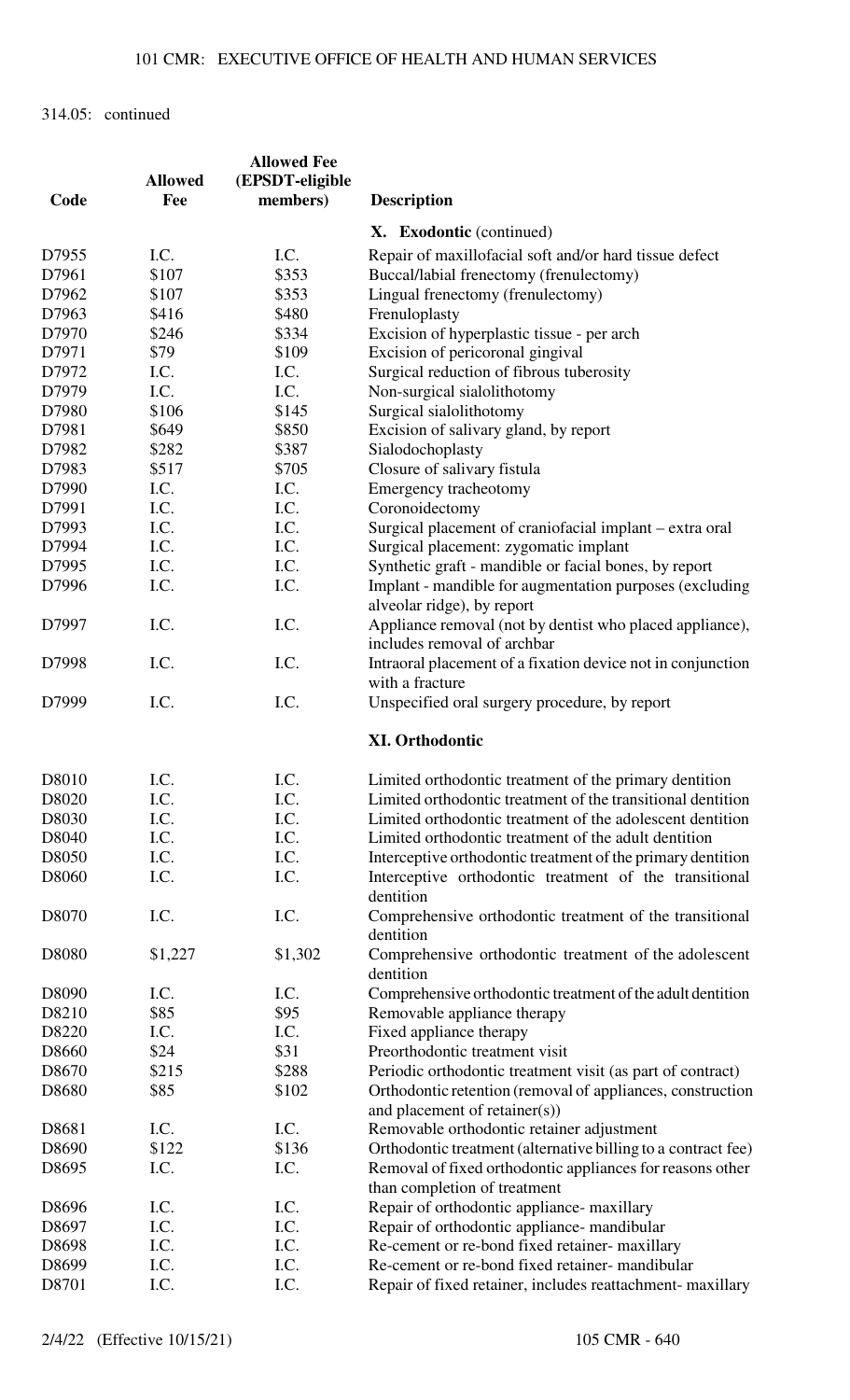| Code  | <b>Allowed</b><br>Fee | <b>Allowed Fee</b><br>(EPSDT-eligible<br>members) | <b>Description</b>                                                                                             |
|-------|-----------------------|---------------------------------------------------|----------------------------------------------------------------------------------------------------------------|
|       |                       |                                                   | <b>XI. Orthodontic</b> (continued)                                                                             |
| D8702 | I.C.                  | I.C.                                              | Repair of fixed retainer, includes reattachment-mandibular                                                     |
| D8703 | \$85                  | \$95                                              | Replacement of lost or broken retainer- maxillary                                                              |
| D8704 | \$85                  | \$95                                              |                                                                                                                |
|       |                       |                                                   | Replacement of lost or broken retainer- mandibular                                                             |
| D8999 | I.C.                  | I.C.                                              | Unspecified orthodontic procedure, by report                                                                   |
|       |                       |                                                   | <b>XII. Adjunctive General Services</b>                                                                        |
| D9110 | \$35                  | \$75                                              | Palliative (emergency) treatment of dental pain - minor<br>procedure                                           |
| D9120 | I.C.                  | I.C.                                              | Fixed partial denture sectioning                                                                               |
| D9130 | I.C.                  | I.C.                                              | Temporomandibular join dysfunction-non-invasive physical<br>therapies                                          |
| D9210 | \$11                  | \$15                                              | Local anesthesia not in conjunction with operative or<br>surgical procedures                                   |
| D9211 | I.C.                  | I.C.                                              | Regional block anesthesia                                                                                      |
| D9212 | I.C.                  | I.C.                                              | Trigeminal division block anesthesia                                                                           |
| D9215 | I.C.                  | I.C.                                              | Local anesthesia                                                                                               |
| D9219 | I.C.                  | I.C.                                              | Evaluation for deep sedation or general anesthesia                                                             |
| D9222 | \$78                  | \$109                                             | Deep sedation/general anesthesia – first 15 minutes                                                            |
| D9223 | \$78                  | \$109                                             |                                                                                                                |
|       |                       |                                                   | Deep sedation/general anesthesia – each additional<br>15-minute increment                                      |
| D9230 | \$15                  | \$21                                              | Analgesia, anxiolysis, inhalation of nitrous oxide                                                             |
| D9239 | \$90                  | \$101                                             | Intravenous moderate (conscious) sedation analgesia - first<br>15 minutes                                      |
| D9243 | \$90                  | \$101                                             | Intravenous moderate (conscious) sedation analgesia – each<br>additional 15-minute increment                   |
| D9248 | I.C.                  | I.C.                                              | Nonintravenous conscious sedation                                                                              |
| D9310 | \$54                  | \$63                                              | Consultation-diagnostic service provided by dentist or<br>physician other than requesting dentist or physician |
| D9311 | I.C.                  | I.C.                                              | Consultation with medical health care professional                                                             |
| D9410 | \$39                  | \$36                                              | House/extended care facility call, once per facility per day                                                   |
| D9420 | \$34                  | \$48                                              | Hospital call                                                                                                  |
| D9430 | \$18                  | \$26                                              | Office visit for observation (during regularly scheduled                                                       |
|       |                       |                                                   | hours) - no other services performed                                                                           |
| D9440 | \$23                  | \$30                                              | Office visit - after regularly scheduled hours                                                                 |
| D9450 | \$19                  | \$19                                              | Case presentation, detailed and extensive treatment planning                                                   |
| D9610 | \$29                  | \$40                                              | Therapeutic parenteral drug, single administration                                                             |
| D9612 | I.C.                  | I.C.                                              | Therapeutic parenteral drugs, two or more administrations,<br>different medications                            |
| D9613 | I.C.                  | I.C.                                              | Infiltration of sustained release therapeutic drug-single or<br>multiple sites                                 |
| D9630 | \$8                   | \$10                                              | Drugs or medicaments dispensed in the office for home use                                                      |
| D9910 | \$21                  | \$22                                              | Application of desensitizing medicament                                                                        |
| D9911 | I.C.                  | I.C.                                              | Application of desensitizing resin for cervical and/or root                                                    |
| D9920 | \$86                  | \$86                                              | surface, per tooth<br>Behavior management, by report                                                           |
|       |                       |                                                   |                                                                                                                |
| D9930 | I.C.                  | I.C.                                              | Treatment of complications (postsurgical) - unusual<br>circumstances, by report                                |
| D9932 | I.C.                  | I.C.                                              | Cleaning and inspection of removable complete denture,<br>maxillary                                            |
| D9933 | I.C.                  | I.C.                                              | Cleaning and inspection of removable complete denture,<br>mandibular                                           |
| D9934 | I.C.                  | I.C.                                              | Cleaning and inspection of removable partial denture,<br>maxillary                                             |
| D9935 | I.C.                  | I.C.                                              | Cleaning and inspection of removable partial denture,<br>mandibular                                            |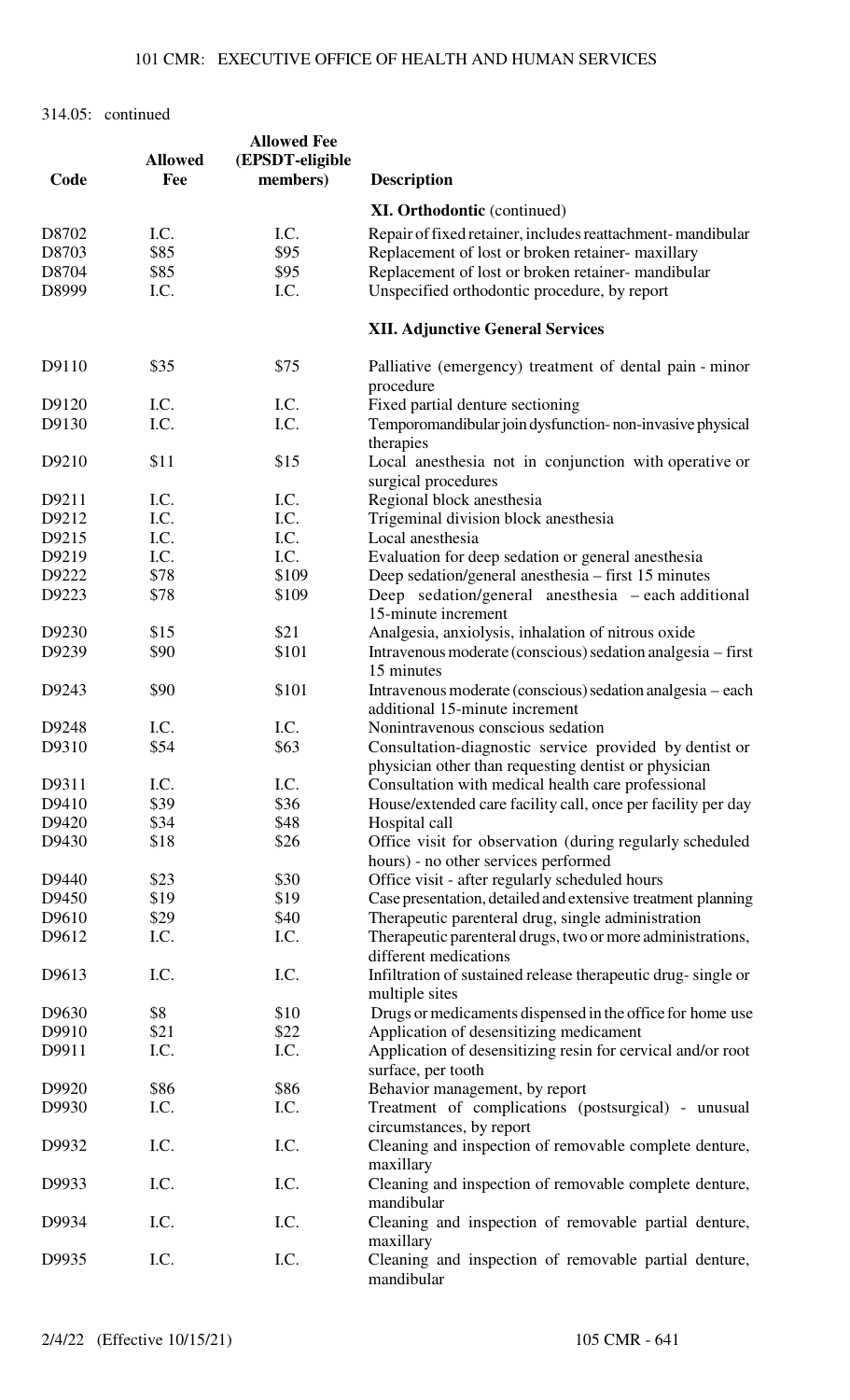| Code  | <b>Allowed</b><br>Fee | <b>Allowed Fee</b><br>(EPSDT-eligible<br>members) | <b>Description</b>                                                                                      |
|-------|-----------------------|---------------------------------------------------|---------------------------------------------------------------------------------------------------------|
|       |                       |                                                   | <b>XII.</b> Adjunctive General Services (continued)                                                     |
| D9941 | \$61                  | \$85                                              | Fabrication of athletic mouthguard                                                                      |
| D9942 | I.C.                  | I.C.                                              | Repair and/or reline of occlusal guard                                                                  |
| D9943 | I.C.                  | I.C.                                              | Occlusal guard adjustment                                                                               |
| D9944 | I.C.                  | I.C.                                              | Occlusal guard- hard appliance, full arch                                                               |
| D9945 | I.C.                  | I.C.                                              | Occlusal guard- soft appliance, partial arch                                                            |
| D9946 | I.C.                  | I.C.                                              | Occlusal guard- hard appliance, partial arch                                                            |
| D9950 | \$32                  | \$45                                              | Occlusion analysis - mounted case                                                                       |
| D9951 | \$32                  | \$45                                              | Occlusal adjustment - limited                                                                           |
| D9952 | \$149                 | \$179                                             | Occlusal adjustment - complete                                                                          |
| D9961 | I.C.                  | I.C.                                              | Duplicate/copy patient's records                                                                        |
| D9970 | I.C.                  | I.C.                                              | Enamel microabrasion                                                                                    |
| D9971 | I.C.                  | I.C.                                              | Odontoplasty 1-2 teeth; includes removal of enamel                                                      |
|       |                       |                                                   | projections                                                                                             |
| D9972 | I.C.                  | I.C.                                              | External bleaching – per arch                                                                           |
| D9973 | I.C.                  | I.C.                                              | External bleaching – per tooth                                                                          |
| D9974 | I.C.                  | I.C.                                              | Internal bleaching – per tooth                                                                          |
| D9975 | I.C.                  | I.C.                                              | External bleaching for home application per arch; includes<br>materials and fabrication of custom trays |
| D9985 | I.C.                  | I.C.                                              | Sales tax                                                                                               |
| D9986 | I.C.                  | I.C.                                              | Missed appointment                                                                                      |
| D9987 | I.C.                  | I.C.                                              | Cancelled appointment                                                                                   |
| D9990 | I.C.                  | I.C.                                              | Certified translation or sign-language services- per visit                                              |
| D9991 | I.C.                  | I.C.                                              | Dental case management - addressing appointment<br>compliance barriers                                  |
| D9992 | I.C.                  | I.C.                                              | Dental case management – care coordination                                                              |
| D9993 | I.C.                  | I.C.                                              | Dental case management – motivational interviewing                                                      |
| D9994 | I.C.                  | I.C.                                              | Dental case management – patient education to improve oral<br>health literacy                           |
| D9995 | I.C.                  | I.C.                                              | Teledentistry – synchronuous; real-time encounter                                                       |
| D9996 | I.C.                  | I.C.                                              | Teledentistry - asynchronous; information stored and                                                    |
|       |                       |                                                   | forwarded to dentist for subsequent review                                                              |
| D9997 | I.C.                  | I.C.                                              | Dental case management- patients with special health care<br>needs                                      |
| D9999 | I.C.                  | D0120<br>I.C.                                     | Unspecified adjunctive procedure, by report                                                             |

314.06: Allowable Fees: Hospital Services

Maximum allowable fees for professional services rendered in a hospital setting are governed under 101 CMR 316.00: *Rates for Surgery and Anesthesia Services*, 101 CMR 318.00: *Rates for Radiology*, and 101 CMR 317.00: *Rates for Medicine*.

314.07: Filing and Reporting Requirements

(1) Required Reports. Reporting requirements are governed by 957 CMR *6.00: Cost Reporting Requirements*.

(2) Penalty for Noncompliance. The purchasing governmental unit may impose a penalty in the amount of up to 15% of its payments to any provider that fails to submit required information. The purchasing governmental unit will notify the provider in advance of its intention to impose a penalty under 101 CMR 314.07(2).